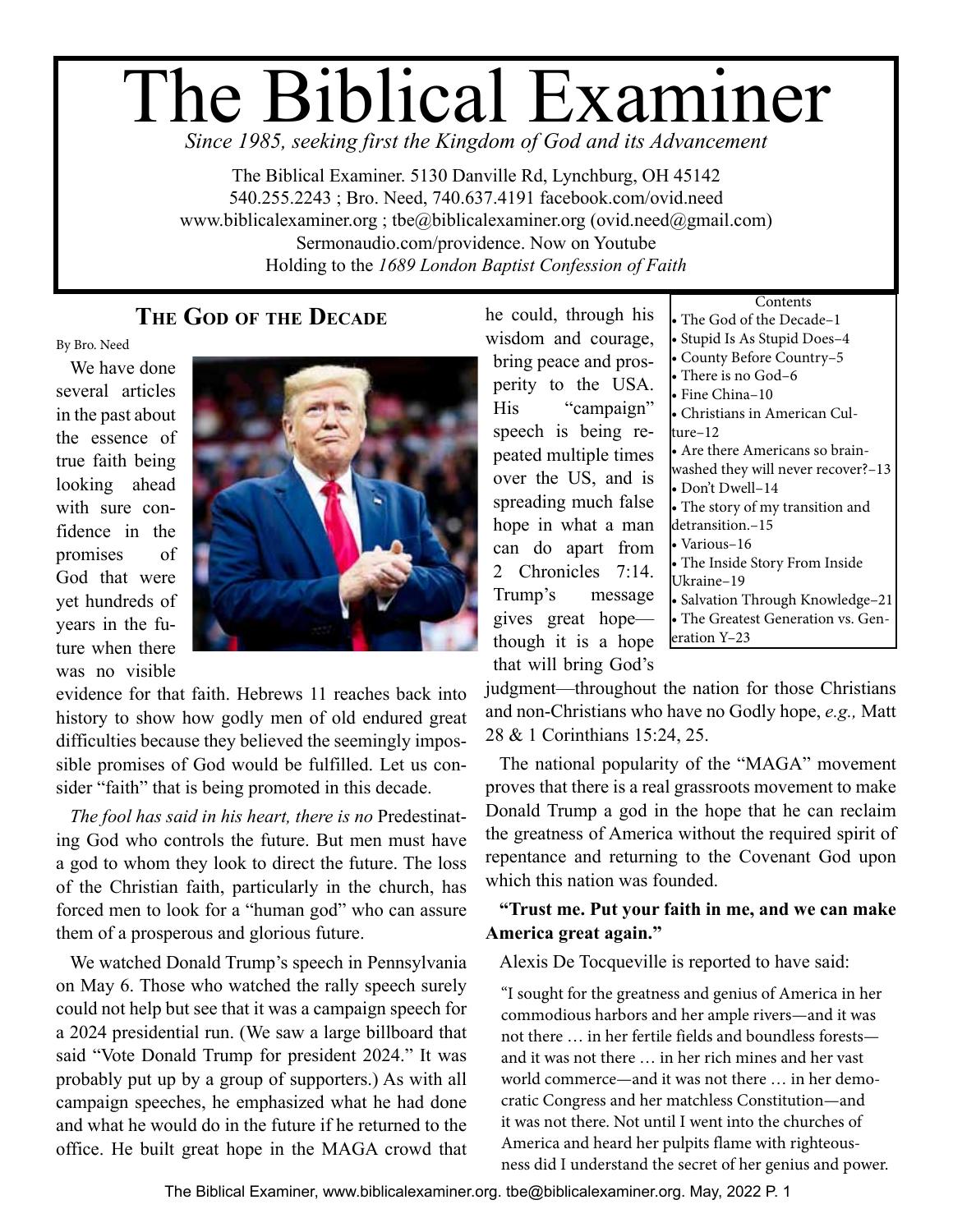America is great because she is good, and if America ever ceases to be good, America will cease to be great.

Attributed to ALEXIS DE TOCQUEVILLE. Whether these words are his or not, they are according to The Truth, which defines good. https://www. bartleby.com/73/829.html

Sadly, America has ceased to be good, and is now controlled by the *powers of darkness.* Those *powers* will permit and prosper any message of hope that does not include 2 Chronicles 7:14.

### **Psalms 146:3** *Put not your trust in princes, nor in the son of man, in whom there is no help.*

Donald Trump appears to be a threat to those who are conspiring against the Son, as they hope to succeed where Nimrod failed with his Tower of Babel. We can be assured that the conspirators will do everything within their power to stop Trump if he is what he claims to be. I look for another pandemic to come along about October. Under our system of government, we must work to see that we have honest elections.

I am certainly not encouraging one to ignore Donald

Trump. No doubt he is better than any option we presently have. Sadly, Christians don't see him as the real threat to the American Republic as he works to present himself as the Great Hope of the Republic.

**Psalms 60:11** *Give us help from trouble: for vain is the help of man.*  **Proverbs 26:12** *Seest thou a man wise in his own conceit? there is* 

*more hope of a fool than of him.* **Psalms 42:11** *Why art thou cast down, O my soul? and why art thou disquieted within me? hope thou in God: for I shall yet praise him, who is the health of my countenance, and my God.* **Psalms 60:11** *Give us help from trouble: for vain is the help of man.*  **Romans 8:24** *For we are saved by hope: but hope that is seen is not hope: for what a man seeth, why doth he yet hope for?*

As a nation, we can only be saved by returning to the "Faith of our Fathers" who signed the Mayflower compact 402 years ago, 1620. **Note**: America was not founded with any kind of Jewish heritage. There was no intention, as some may maintain, in our founding to support nor defend Judaism, *i.e.,* the Jewish religion. The Jewish propaganda machine invented and promoted a supposed "Judeo Christian Heritage" in order to get gullible Christians who do not know the Truth to

ship of Jesus Christ as professed in the founding of this nation. (The Trump family has very close with Judaism. See "Essays on Judaism" at biblicalexaminer.org) "Man will ultimately be governed by God or by tyrants." -- **Benjamin Franklin** https://reformedbooksonline.com/wp-content/uploads/2014/06/myersrebellion-to-tyrants-is-obedience-to-god-and-the-declaration-of-independence.pdf

The founders of this nation believed God was using them to establish a new "Israel" to glorify Him.

support and defend their antichrist religion and nation. America was clearly founded on the distinctly Christian foundation built on the Lord Jesus Christ alone. Judaism is a religion which absolutely denies the Lord-

### **John Winthrop Dreams of a City on a Hill, 1630**

John Winthrop delivered the following sermon before he and his fellow settlers reached New England. The sermon is famous largely for its use of the phrase "a city on a hill," used to describe the expectation that the Massachusetts Bay colony would shine like an example to the world. But

> Winthrop's sermon also reveals how he expected Massachusetts to differ from the rest of the world. https://www.americanyawp.com/reader/ colliding-cultures/john-winthrop-dreamsof-a-city-on-a-hill-1630/

One of the first settlements in what would become the United States was by the Puritans in New England. "Independently, many Puritans took up and applied the older idea that England enjoyed a covenant with God—a 'covenant of

grace,' they called it—even if they hesitated at first about whether the Promised Land was to be found in the new England or the old" (Todd Gitlin and Leil Leibovitz, The Chosen People, 2010, p. 65).

Puritan minister John Cotton "preached the 'land of promise' to . . . Puritan voyagers aboard the Arabella as they were about to set sail from Southampton in 1630, drawing his text from II Samuel 7:10: 'Moreover I will appoint a place for my people Israel, and will plant them, that they may dwell in a place of their own, and move no more"" (pp. 65-66).

As time went on, some of the Founding Fathers of America used biblical metaphors and word pictures to describe the new land. On July 4, 1776, the Continental Congress instructed Benjamin Franklin, Thomas Jefferson and John Adams to design a seal for the United States. What did they propose?

"A few weeks later, Franklin proposed this image (in his

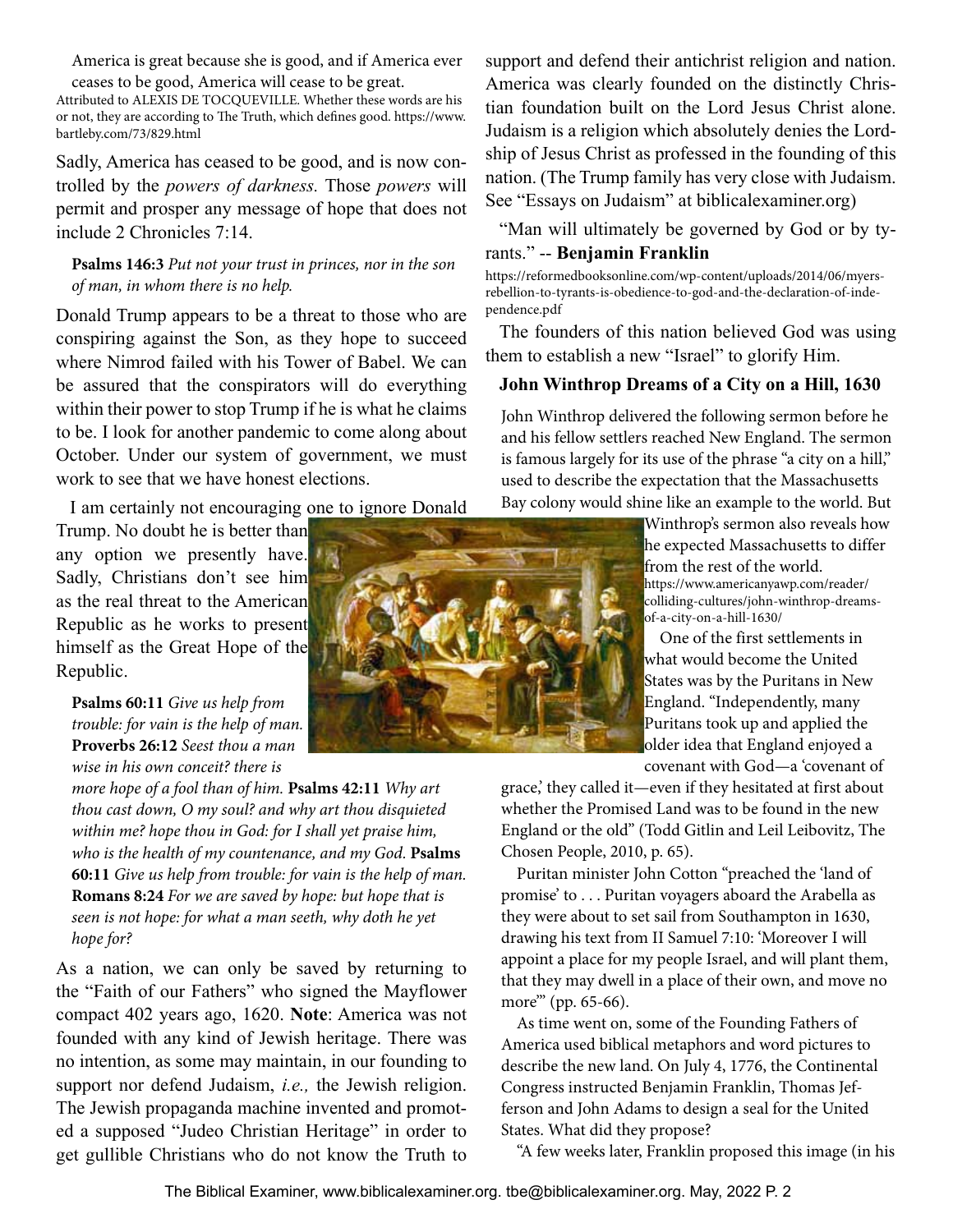own words): 'Moses standing on the Shore, and extending his Hand over the Sea, thereby causing the same to overwhelm Pharaoh who is sitting in an open Chariot, a Crown on his Head and a Sword in his Hand. Rays from a Pillar of Fire in the Clouds reaching to Moses, to express that he acts by Command of the Deity. Motto, Rebellion to Tyrants is Obedience to God.'

"Jefferson . . . [suggested] 'a representation of the children of Israel in the wilderness, led by a cloud by day and a pillar of fire by night'" (pp. 67-68).

https://www.ucg.org/the-good-news/the-colonial-view-of-america-as-anew-israel

Jefferson's edit of Franklin's design for the Great Seal



of these United States was recommended by the first committee for the reverse side of the Great Seal:

 "Pharaoh sitting in an open Chariot, a Crown on his head and a Sword in his hand, passing through the divided Waters of the Red Sea in Pursuit of the

Israelites: Rays from a Pillar of Fire in the Cloud, expressive of the divine Presence and Command, beaming on Moses who stands on the shore and extending his hand over the Sea causes it to overwhelm Pharaoh. Motto: Rebellion to Tyrants is Obedience to God."

No sketch was made of their design. The above drawing was made by Benson J. Lossing for Harper's New Monthly Magazine in July 1856. (Lossing did not include a design element specified: "Rays from a Pillar of Fire in the Clouds reaching to Moses.")

Note: Jefferson's suggestion for the Great Seal was the children of Israel in the wilderness, led by a cloud by day and a pillar of fire by night. America was founded as a Christian Nation, the *New Israel of God*.

[Quotation on the Jefferson Memorial] Jefferson liked the motto "Rebellion to Tyrants is Obedience to God" so much that he used it on his personal seal. Also, it seems to have inspired the upper motto Charles Thomson suggested for the final design of the reverse side of the Great Seal: Annuit Coeptis (God has favored our undertakings). https://www.greatseal.com/committees/firstcomm/reverse.html

We see above that both Franklin and Jefferson as well as the Continental Congress considered this nation as being established by God as a new land of promise, a Christian example to the world from where God's people could influence a continent as well as the world for Christ. We have referred to the Mayflower Compact several times; it clearly lays out the godly goal for this nation.

With the enthusiasm we see at Trump rallies, I believe he could easily set himself up as an "Oliver Cromwell" of our day. Would he enforce the 10 Commandments as Cromwell did? I doubt it because people love their sin, and would not accept it if enforced in the judicial system. Without a change of heart, there can be no social change toward God and Godliness.

With *no god,* men will seek another god: the State, a man ... In his May 22 speech to the IBEW, Biden attempted to slam Trump, calling him "**the great MAGA king.**" Trump immediately claimed the title: "Trump himself posted a meme of his return on his Truth Social account, with a picture from the movie poster of the 2003 film "The Return of the King," with the title tweaked to say "The Return of the Great MAGA King."

**There can be no doubt that Donald Trump is the new god of the age** as great multitudes of people drive hundreds of miles to attend one of his rallies, and thus look to him to rescue them from the evils of this age that we have brought upon ourselves.

**Hosea 13:9** *O Israel, thou hast destroyed thyself; but in me is thine help.* "You have gone away from me, but I will bring you back again. You have destroyed yourself by your sin, but I will restore you to my favour by my grace. You may look within yourself for reasons to repent, but you must not look to yourself for the means of restoration; you must look to me, your Saviour and your God." So this verse teaches us "Oh Israel, you have destroyed yourself, but in me is your help." (CHS. Spurgeon is obviously speaking of the church as the new Israel of God as identifies in Galatians.)

### **"Trust me. Put your faith in me, and we can make America great again."**

From the way that Trump parades himself around on the platform after his speeches, he appears to consider himself a self-appointed redeemer of the nation. Regardless, I must admit that generally, we were better off under his presidency. We understand that all promotion comes from God, so we must accept the fact that those who are in authority are placed there by God.

### **Psalms 75:6** *For promotion cometh neither from the east, nor from the west, nor from the south.*

Certainly, we do not know what the next six years will hold for us, but I pray that God will hold off His judg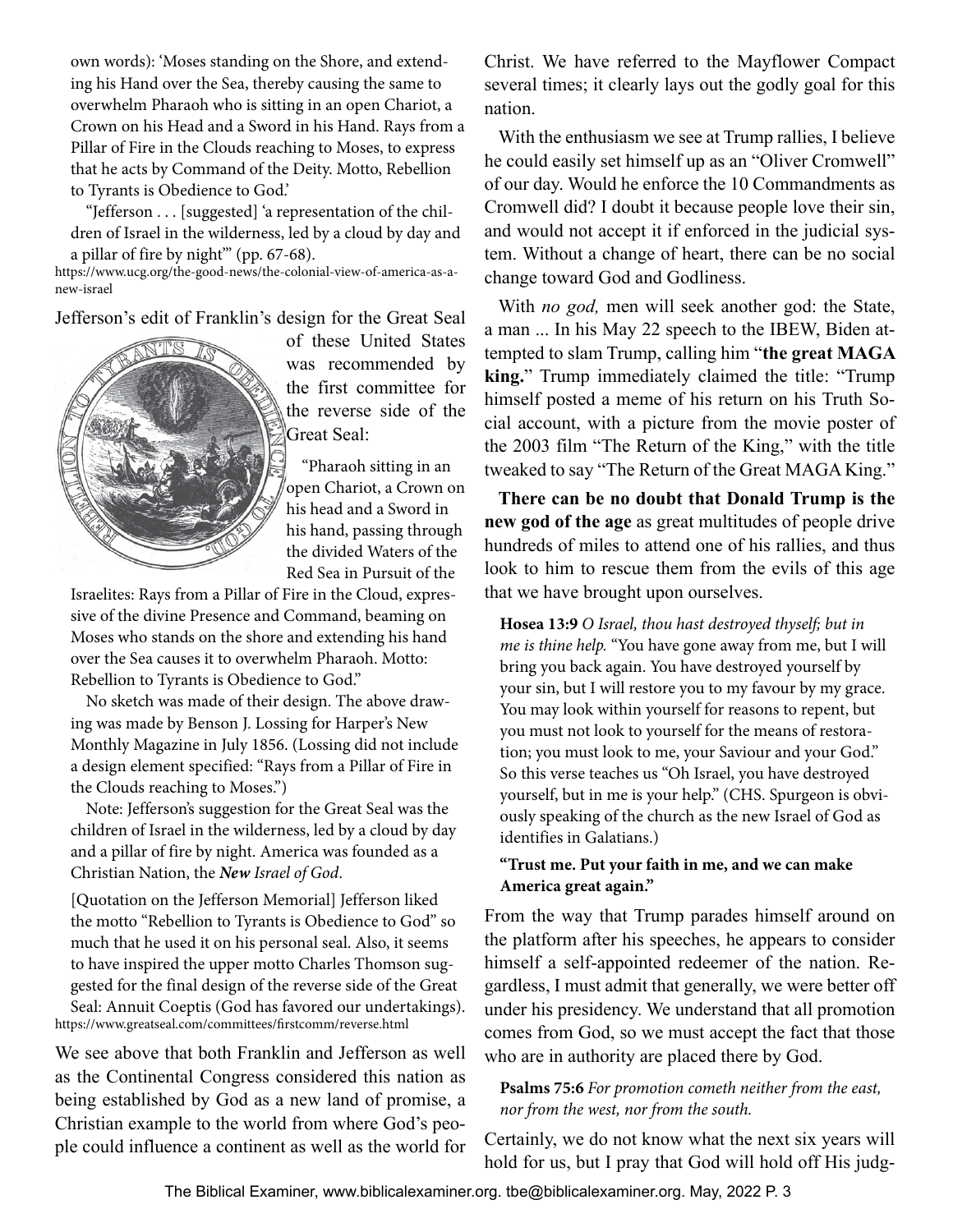<span id="page-3-0"></span>ment long enough for a new generation that loves God to be raised up.

**Two exciting things** have taken place over the past five years.

**First: the Scamdemic forced parents** to face up to what is being taught in the government education system, and many abandoned that Satanic system, particularly Blacks, Asians, and Hispanics. The Scamdemic forced an explosive home school movement which surprised the fools in authority. Because *fools* believe there is no God, they considered the Christian school movement as well as the home school movement simply a passing fad that would not last—the movements caught them totally unprepared. We can be assured that there are now plans in the works to try to bring the homeschoolers under State control, but they will certainly face a problem because over 30% of children are now being homeschooled, and the movement is growing. Result? The government schools are facing tremendous funding shortages. It is sad that parents don't realize the absolute destructive forces of the majority of colleges, and they still send their children there to have their Christian thinking replaced with antigod, humanist thinking. We should pray for God's judgment against the "public school" system that it will collapse of its own weight. However, we should not assume that all the homeschoolers are being trained up in the fear and the admonition of the Lord. On the other hand, we can assume that those parents are fed up with the government indoctrination, and they fear what the government is trying to do to this nation.

**Second: The Scamdemic revealed the hearts of Christians and pastors.** Many even self-identified Orthodox churches closed their doors fearing the State that established itself as god, and demanded obedience from the churches; many bowed to the antibiblical mandates. The result has been that many Christians left those churches. Of course, I circulate in Reformed Christian circles, so I really don't know much of what's going on otherwise. I do know that as many churches shut down, new, soundly "Reformed" churches were and are being established. These churches are attracting Reformed Christians from all denominations, even Royalists, who are seeking sound doctrine and pastors who are not fearful of what man may do to them. The Lord alone must create the desire for sound doctrine in the hearts of people, and he seems to be doing that today.

**"Man will ultimately be governed by God or by tyrants,"** and until "we" decide we want to be governed by God, God will raise up tyrants to rule.

Donald Trump is obviously a Populist: "a person, especially a politician, who strives to appeal to ordinary people who feel that their concerns are disregarded by established elite groups." Trump knows the words that appeal to the average person; he has the personality that attracts people to himself, and those attracted to him may ignore the "bad" things they do not want to believe about him. The MAGA crowd has already anointed him as the god of the decade. Will he become a tyrant?

Hope in what man can do inherits God's judgment against individuals and against nations. God in his Patience gives plenty of time to repent and return to him, but when that time is up, judgment will surely come. (Genesis 15:16) What will that judgment look like?

# **Stupid Is As Stupid Does**

By Steve Rossiter, 4/18/22

American philosopher Forrest Gump, in the movie by the same name. Until recently, I viewed these words as a cute slogan with a limited application in the real world. Not anymore! A few days ago, I received a short video that discussed German theologian Dietrich Bonhoeffer's (1908 – 1945) Theory of Stupid. As a student of history, I keep finding that there isn't much need for new intellectual input about human behavior. Everything about human nature has been known since biblical times by wiser men than anyone today.

In a previous article I discussed the phenomena of mass psychosis and how this has impacted American culture and values in our times. Coupled with the information that Bonhoeffer presented, we have a complete picture of our problems with human nature in 2022 America, Canada, and much of the world.

Bonhoeffer writes: "Upon closer observation, it becomes apparent that every strong upsurge of power in the public sphere, be it of a political or a religious nature, infects a large part of humankind with stupidity. **The power of the one needs the stupidity of the other.** The process at work here is not that particular human capacities, for instance, the intellect, suddenly atrophy or fail. Instead, it seems that under the overwhelming impact of rising power, humans are deprived of their inner independence and, more or less consciously, give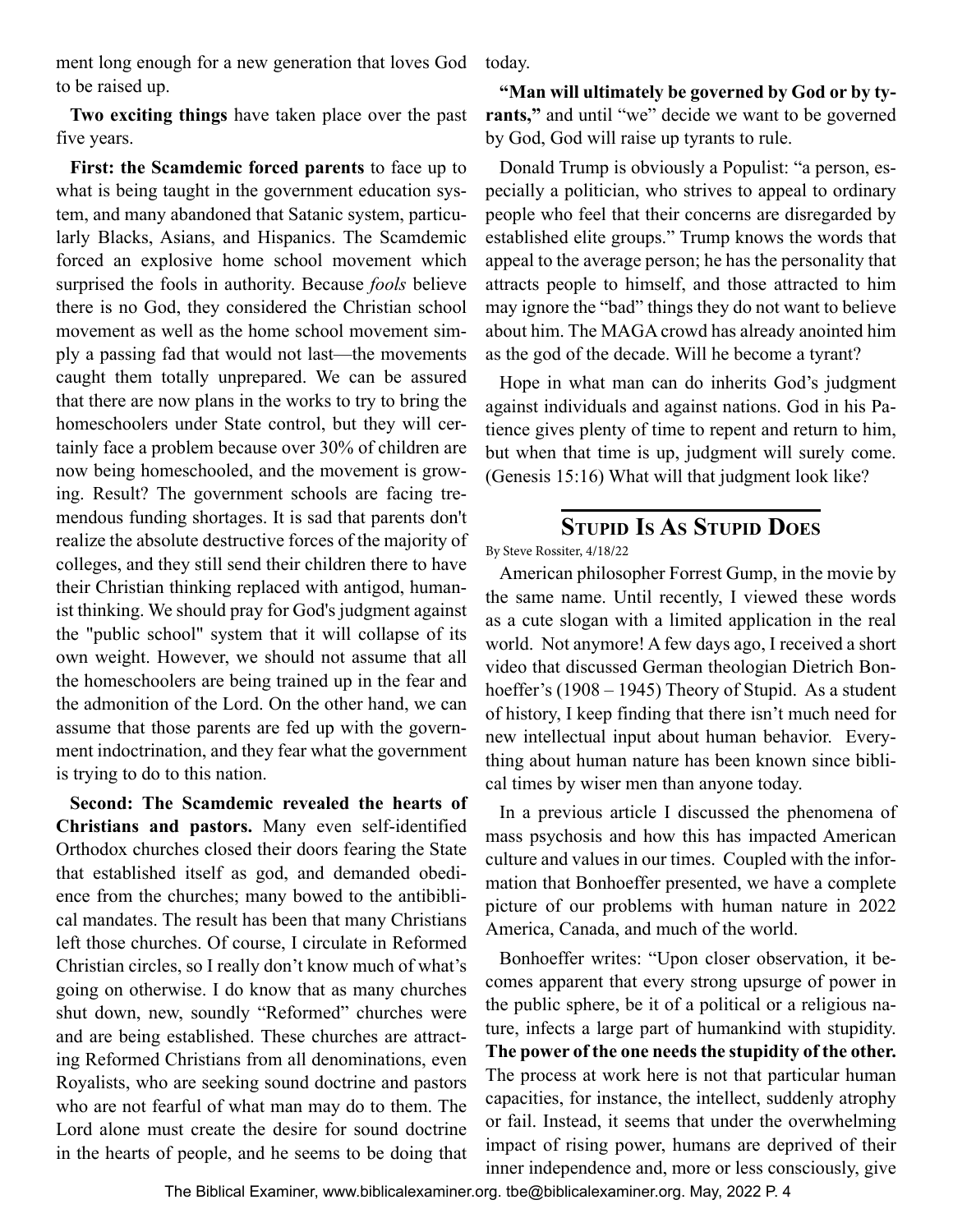<span id="page-4-0"></span>up establishing an autonomous position toward the emerging circumstances. The fact that the stupid person is often stubborn must not blind us to the fact that he is not independent.

In conversation with him, one virtually feels that one is dealing not at all with him as a person, but with slogans, catchwords, and the like that have taken possession of him.

He is under a spell, blinded, misused, and abused in his very being. Having thus become a mindless tool, the stupid person will also be capable of any evil and at the same time incapable of seeing that it is evil.

This is where the danger of diabolical misuse lurks, for it is this that can once and for all destroy human beings."

He continues: "It seems obvious that stupidity is less a psychological than a sociological problem. It is a particular form of the impact of historical circumstances on human beings, a psychological concomitant of certain external conditions."

### **Against stupidity we have no defense**

Bonhoeffer goes on: "Against stupidity we have no defense. Neither protests nor force can touch it. Reasoning is of no use. Facts that contradict personal prejudices can simply be disbelieved — indeed, the fool can counter by criticizing them, and if they are undeniable, they can just be pushed aside as trivial exceptions. So the fool, as distinct from the scoundrel, is completely self-satisfied. In fact, they can easily become dangerous, as it does not take much to make them aggressive. For that reason, greater caution is called for than with a malicious one. Never again will we try to persuade the stupid person with reasons, for it is senseless and dangerous."

He further writes: "The word of the Bible that the 'fear of God is the beginning of wisdom' declares that the internal liberation of human beings to live the responsible life before God is the only genuine way to overcome stupidity. But these thoughts about stupidity also offer consolation in that they utterly forbid us to consider the majority of people to be stupid in every circumstance. It really will depend on whether those in power expect more from peoples' stupidity than from their inner independence and wisdom."

**He finally concludes: "We must abandon all attempts to convince the stupid person.**"

Please understand, we may all have a bit of "stupid" in each of us about something. Be that as it may, Bonhoeffer has isolated a failing strategy patriotic Americans have tried to use for decades, trying to reason with the Marxist Democrats. We now know that they simply will never listen to reason. It also allows me to understand my experience trying to have a discussion with these people and all I get is being labeled by the latest term in the Marxist Democrat arsenal of hate speech, followed by the current platitudes of the month.

"If you can't convince them, confuse them." ~ Harry S. Truman

https://canadafreepress.com/article/stupid-is-as-stupid-does-2

# **County Before Country**

By Bro. Need. (https://www.eventbrite.com/e/county-before-country-22-tickets-317725755287)

Our church, East River in Batavia OH, is holding the County Before Country conference again this fall. The following letter is from a reader in the Philippines, and it fits right in with the purpose of the CBC conference. Matt tells us how the Muslims are working to take over a nation without a sword. Biblical principles of proper training, planning, discipline and work will work for whoever will put them in practice.

### **Hello Bro Need. It's good to hear from you.**

I'm doing great here in the Philippines. Life is finally back to some resemblance of normal. As long as someone is vaccinated then they are able to go into the grocery store or travel. However, schools are not yet face to face. I'm guessing they are focused on the upcoming Election here which will be May 9th. Bible studies are continuing though I don't see the spontaneous expansion of the Kingdom these days in my city. I am considering moving to a different city (within the Philippines) to where God might need me more. There are some really exciting things going on but nothing that I know of in the city I'm living.

The muslim influence is strong although they have retreated back to their usual territory after Christians created a 'prayer wall' stretching 100km. They prayed the muslims wouldn't cross the prayer wall. Although nothing physically stopped them, many of the muslims DID move back within a year or so! The muslims are very, very organized. It's impressive actually. They bring in business leaders from other countries and train their people up to create and scale businesses. Muslims here are generally "rich" because they are usually busi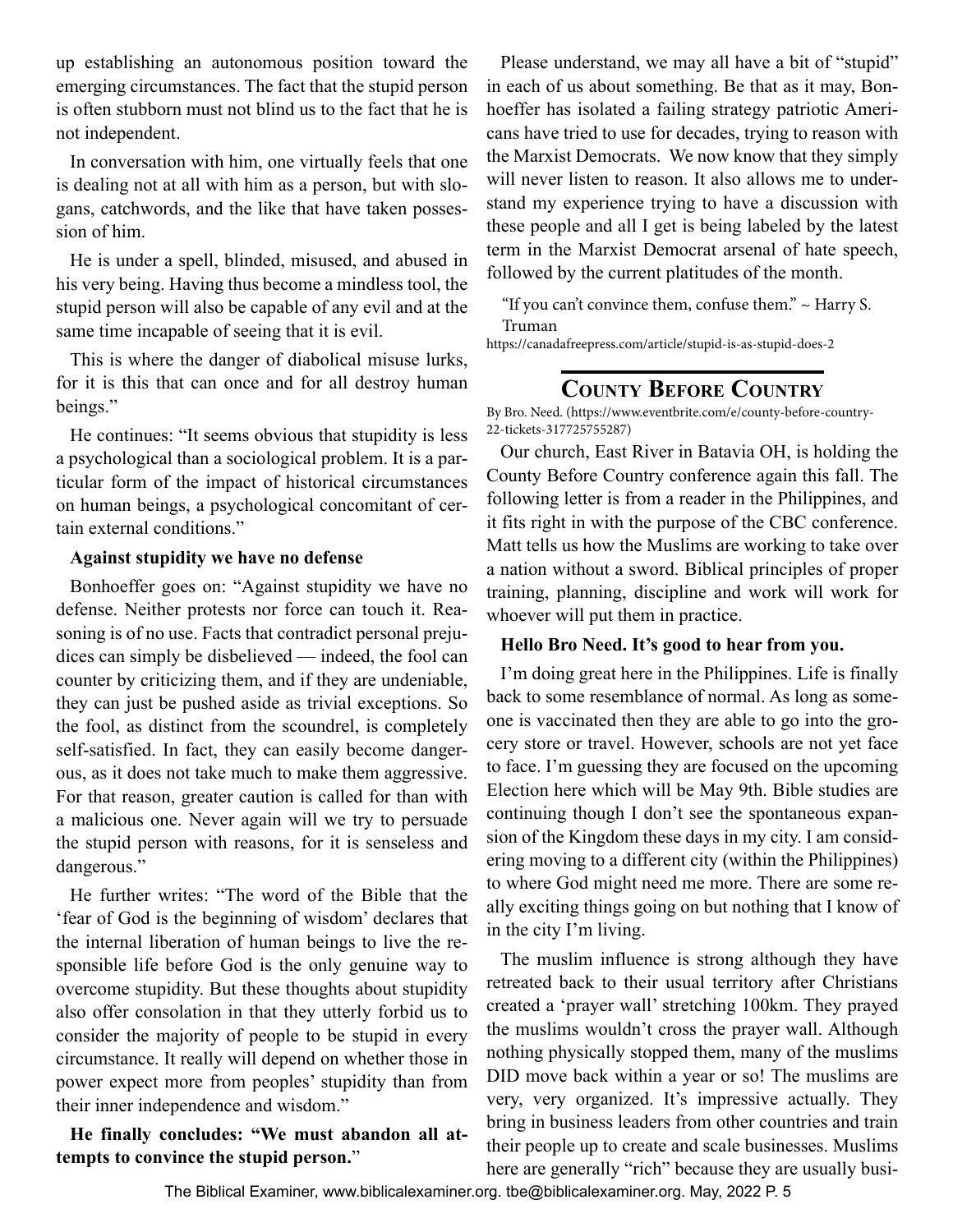<span id="page-5-0"></span>ness owners. They also have a strategic plan to apply to every open government job. They know that over a generation, muslims can control the entire government. Even if they don't serve in elected positions, they will still effectively control the government via staff positions.

I have one friendship that has developed with a muslim man, MJ. We've "debated" for a few years as he's genuinely interested in Christianity. He can't move past one big idea: The idea that Jesus forgives our present and future sins. He says this creates an environment with no self control, where we can do anything we want, with confidence we will be forgiven. He doesn't understand that Jesus can change hearts and it's the goodness of God that leads man to repentance. He correctly sees flaws in evangelical Christianity where people are Christians in name only. I brought him to a bible study once and he has massive backlash from his family.

On another note, it sounds like China has locked down again. We get different news here considering the proximity. However, the news has yet to share WHY they are locked down. There is footage of people in hazmat suits/PPE but we don't know if it's covid or another disease. I'm guessing we will see our next years as one crisis to another. It's also interesting about the recent election in Hungary. The leader won nearly 70% of the votes. He ran blatantly saying he is against leftists, against the global elite, against George Soros, against the EU trying to control them, against the American power complex, etc. It's a great platform but some think he will have near unilateral power now. I don't know what he truly believes or how he will act in reality but it's interesting that the people definitely voted for conservative or libertarian ideals. ...

In Christ, Matt

"The muslims are very, very organized. It's impressive actually."

1.They are organized. Sadly, it seems that most Christian leaders are more interested in protecting and expanding their small fiefdom than in expanding the Kingdom of God over the earth.

2. They bring in knowledgeable men to train their people in creating businesses.

3. Their wealth is a result of discipline as they apply what they have been taught.

4. Their plan to take over the country is to apply for

every open government job.

5. They understand that if even if they cannot get elected, they will control the government via staff positions.

This is an area that has been greatly overlooked by the church. We are now under the control of unelected employees of the DOJ, State Department, IRS, and the employees of numerous other government agencies. We have seen over the past several decades that it does not matter who is president, or who are the elected officials in various state and local offices, the employees of the various agencies basically run the government.

The Muslims are putting into practice the biblical method of claiming nations for the Kingdom. We have the Spirit of Christ which makes Christians much more able and responsible for conquering nations for Christ.

# **There is no God**

By Bro Need

*The fool hath said in his heart, There is no God. They are corrupt, they have done abominable works, there is none that doeth good.* **(Ps 14:1, Ps 53:1)** *For God doth know that in the day ye eat thereof, then your eyes shall be opened, and ye shall be as gods, knowing good and evil.* **(Gen 3:5)**

Let us consider a few of the many broad implications of the above passages. (Ps 119:96 *I have seen an end of all perfection: but thy commandment is exceeding broad.*)

Psalms 14:1

**First implication of the humanist faith—***There is no God* - was founded in the Garden, *i.e.,* "You do not need the Word of God. You can be your own god." From the time it was founded, that Humanistic Faith has been the dominant faith of the world. If *there is no God* as humanism claims, then there is no higher law than man-made law. There is no accountability to any authority higher than man's authority.

In the Garden, the devil convinced man he could trust in himself; that is, he could successfully reason his way through life without God's Word. From the very beginning, men have been controlled by Satan's promise that man can be his own god. **When man departed from God, he departed from reality** confident that he could create his own reality. Satan convinced him that he could create his own destiny. The result is that if it is rational to the natural man, then it is real. It is open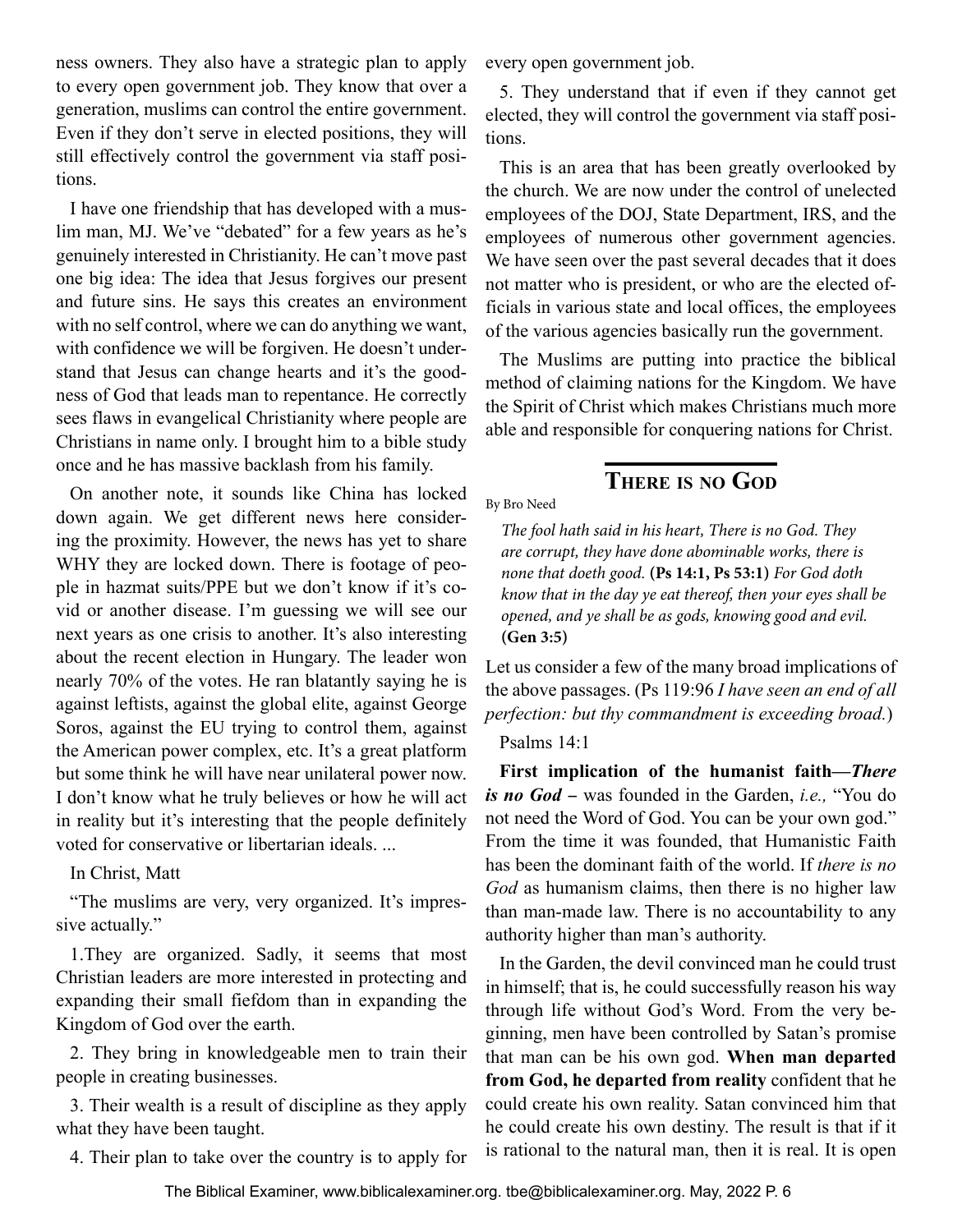witchcraft when one, Christian or not, thinks he can ignore God's law with impunity, whether that law is in the home, church, civil government, the workplace or in society in general.

We cannot imagine the amount of "taxpayer" and private funds that are being invested, nor the list of wellknown religious men, wealthy men and corporations seeking to overthrow God, void His laws and control the world according to their own depraved imagination for their own glory. Satan has gathered his anti-Christ army from around the world to challenge God and fight against God's law, and he has enlisted plenty of "religious" chaplains for his army.

# **Second implication,** *The fool hath said in his heart.*

### **1828 Webster:** *The fool:*

1. One who is destitute of reason, or the common powers of understanding; an idiot.

2. ... one who does not exercise his reason; one who pursues a course contrary to the dictates of wisdom.

3. In scripture, fool is often used for a wicked or depraved person; one who acts contrary to sound wisdom in his moral deportment; one who follows his own inclinations...

(Sub point 2.) To act like one void of understanding **Hence,** *The fool:*

1) has no reason, no understanding; he is an idiot.

2) ignores common sense, thinking that he can rationalize reality into existence.

3) is morally depraved - Follows his heart into his depravity.

4) is void of sound reasoning; fails to face the reality of the logical implications of his depraved thinking.

*The fool* **is an idiot,** thinking that the rational is real; that is, what the mind of *the fool* can rationalize will work out is reality. All modern politics is controlled by the dream that man can *be as God*; if he can conceive of and enforce the right combination of ideas and laws, man can save himself. Consider Congress and the laws it passes, *e.g.,* This is a rational law, therefore it must result in the desired reality. It would be redundant to list the idiotic laws that men pass with the sure confidence that laws will change reality. Such thinking is witchcraft.

**Example:** *The fool's* faith that *there is no God* allows him to imagine that he can print enough paper to solve the world's problems apart from the command-word of God.

**Deuteronomy 29:19** *And it come to pass, when he heareth the words of this curse, that he bless himself in his heart, saying, I shall have peace, though I walk in the imagination of mine heart, to add drunkenness to thirst: 20 The LORD will not spare him, but then the anger of the LORD and his jealousy shall smoke against that man, and all the curses that are written in this book shall lie upon him, and the LORD shall blot out his name from under heaven.*

### **The Rational is Real: Paper "Money"**

*The fool* has no problem with paper money, for his faith tells him paper is real money, and with enough paper money, he can save himself and the world from the problems he has created. Sadly, the world has accepted paper as real money. Reality is obvious at the food stores and gas pumps!

**Defending sound money is a religious responsibility**, Exodus 30:13, 15, 24, &c. Our Founding Fathers established a biblical monetary system as defined by God as specific weights of silver and gold for our monetary system. We were on a sound money standard until 1931 when gold was decoupled from the monetary system, and the final death of the biblical economy was under President Nixon when he severed the US dollar from all ties to gold and silver and put everything into paper. Paper was needed, for unlike the hard metal standard, it could be inflated to support unlimited government spending. In both cases **the church made no effort to defend** the biblical monetary system upon which this nation was founded. Because our religious leaders did not and have not defended God's Law, we are in our current situation of considering paper or computer entries as real money.

• Parenthesis: **The Federal Reserve act of 1913** was the basis of the destruction of biblical money in America. See "The creature from Jekyll Island" by Edward Griffin. He documents how blackmail was used to get President Woodrow Wilson as well as Congress to sign this wicked act. Do a search and you will find several free download sites as well as some video sites. [End]

In addition, *the fool* rationalizes that "green energy" can power the world, so he is throwing vast amounts of paper to make his dream a reality. But reality will prove to be fatal to this nation.

**Third implication** of *there is no God* is that there is no binding law from God: **antinomianism.** Those who are anti-law have no firm, consistent law for every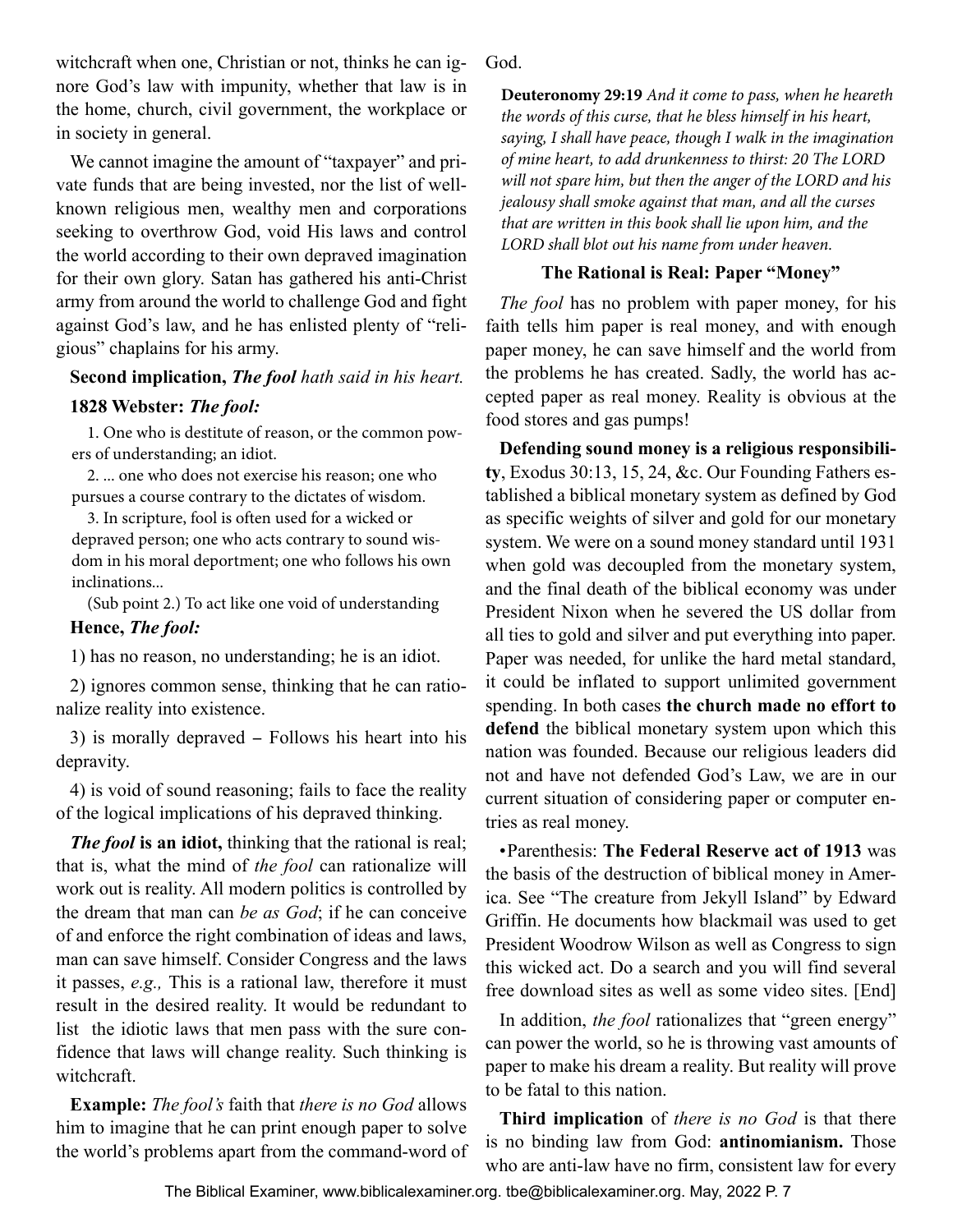area of life and thought, so they must reason their way through life. When professed **Christians or pagans** replace the authoritative, binding law-word of God with what they think is best, they deny God. Man must now be his own god, and by his word, he must control every area of life, church, state, family, even the laws of nature—male-female, &c. (Gen 3:5. See Helping Evolution https://www.biblicalexaminer.org/update1.html)

**Society must have law**, so if there is *no God* to establish law, then man an must be *as god* and establish law. Hence, the tyrannical, all powerful State as it fulfills its duty *as god* to establish law, Rom 13.

The world today appears to be controlled by *fools,*  those seeking to fulfill their dream of being able to control man's destiny world-wide. *Fools* are at war against the idea of God and His immutable laws; their goal is to remove the "**Creator God of law"** idea from the world. (*Fools* identified as teachers are trying to explain the idea of "transgenderism" to first graders to remove the idea of the Creator God from society. Today, the doctor guesses at the gender of a child! The humanist education in the teachers' colleges has infiltrated everywhere.)

"Without Christian faith, there is no escape for man. He is trapped in a world in which there is no right and wrong, above and beyond man. Man determines it. Man, as his own god, says 'this is good and this is evil, and who are you to question it.'"

**The result is a tyrannical State acting** *as god* with the goal of subduing all nations under its central authority by any means: science so called, reeducation, lies, deceits, thefts, coercion, armed force, murder, &c. (See Nimrod, biblicalexaminer.org/topics.html#N) The lust for power is the primary motive for wars. (James 4) Wars are motivated over power, and the wealth that can be obtained with that power.

We wonder why the wicked can be so calloused concerning the lives of their fellow man. We must realize that men are considered no more than **drone bees** to be used to keep the **queen bee** alive—those who consider themselves the elite. We must understand that human life is as disposable as an ant to *the fool.* Life is a disposable animal in *the fool's* effort to recreate all life according to his imagination. People are killed wholesale in order to advance their evil agenda. *The fool* has been taught from his youth up by *seducing spirits the doctrines of devils* that *there is no God* to be concerned about, so they have no conscience. (1 Timothy 4:1, 2)

"The Party seeks power entirely for its own sake. We are not interested in the good of others; we are interested solely in power, pure power.... Power is not a means; it is an end. One does not establish a dictatorship in order to safeguard a revolution; one makes the revolution in order to establish the dictatorship. The object of persecution is persecution. The object of torture is torture. The object of power is power." (Orwell)

[The Boer War was fought over money – the very rich] diamond and gold areas of South Africa. The Dutch Afrikaners possessed the Witwatersrand gold-mining complex, the largest in the world. However, it was beyond direct British control, and Britain needed that gold to support and expand its power; hence, the Boer War to take possession of the wealth of that area.]

Romans 1 tells us that all men know there is a God, and that man must suppress that knowledge of God in order to believe that he can establish his own fiat word as law. Man's authority must be forced on others, whereas willing and joyful submission to God's authority is a work of Redemption. The unsaved man is like the man who was possessed of the devil in Mark 5; he wants nothing to do with Jesus until the devil is dealt with by the Son. It is only then that the *fool* can have a *right mind.*

*The fool* **rejects the Orthodox Doctrine of Predestination**

### **1646 Westminster Confession of Faith. Chapter 3, Of God's Eternal Decree**

1. God from all eternity did by the most wise and holy counsel of His own will, freely and unchangeably ordain whatsoever comes to pass; yet so as thereby neither is God the author of sin; nor is violence offered to the will of the creatures, nor is the liberty or contingency of second causes taken away, but rather established.

### **1689 London Baptist Confession of Faith. Chapter 3, Of God's Decree**

1. God hath decreed in himself, from all eternity, by the most wise and holy counsel of his own will, freely and unchangeably, all things, whatsoever comes to pass; yet so as thereby is God neither the author of sin nor hath fellowship with any therein; nor is violence offered to the will of the creature, nor yet is the liberty or contingency of second causes taken away, but rather established; in which appears his wisdom in disposing all things, and power and faithfulness in accomplishing his decree. (Isaiah 46:10 *Declaring the end from the beginning, and from ancient times the things that are not yet done, saying, My counsel shall stand, and I will do all my pleasure:*, Ephe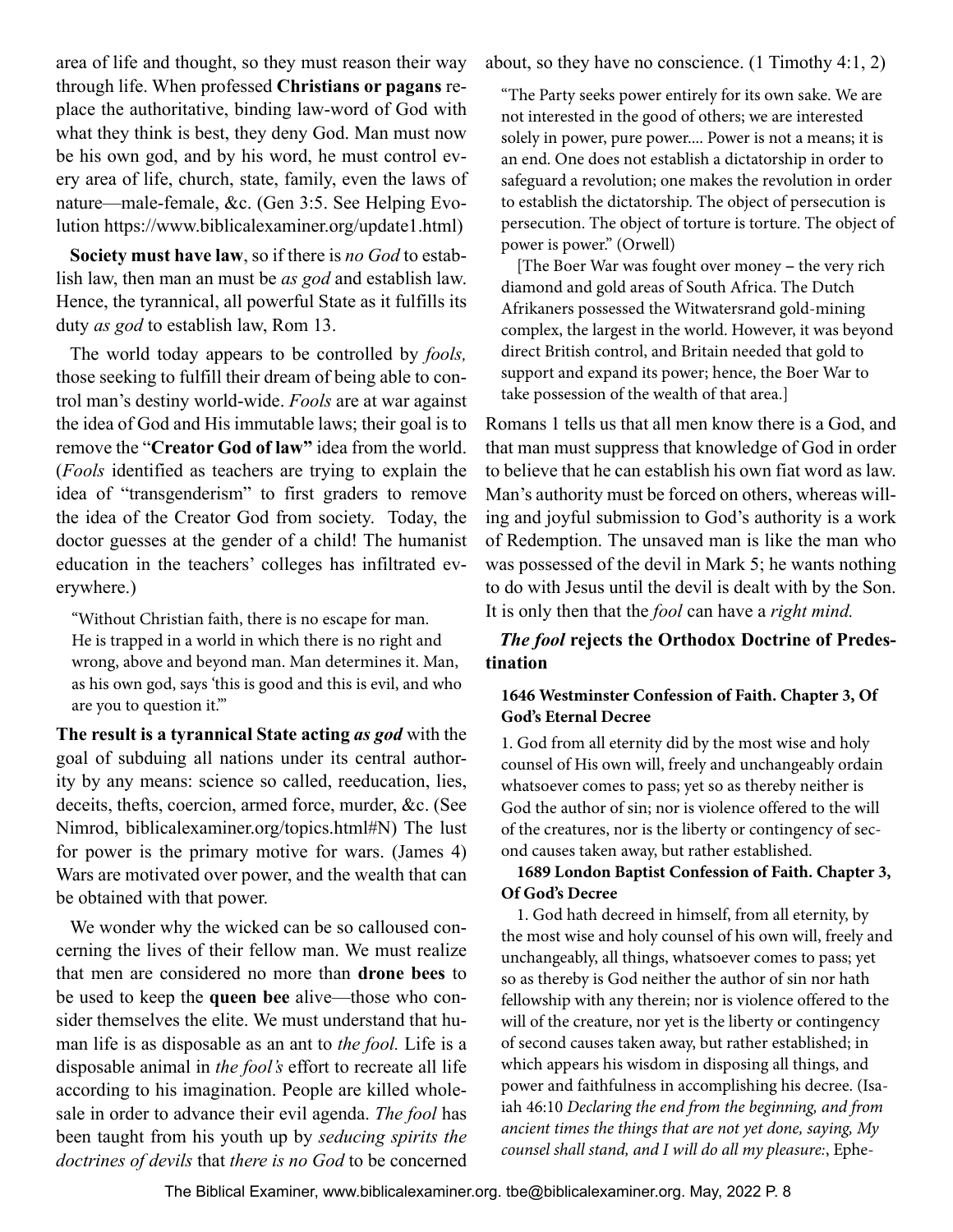sians 1:11; Hebrews 6:17; Romans 9:15, 18; James 1:13; 1 John 1:5; Acts 4:27, 28; John 19:11; Numbers 23:19; Ephesians 1:3-5 )

**Orthodox Doctrine of Predestination** is hated by the natural man, professed Christian or pagan. **Divine Predestination violates the promise Satan made to man in Genesis 3:5**. Satan promised that man could predestinate his future without God by his own understanding, knowledge and self-determination. (Free will! what a foolish notionno one chose the time of his birth, his name, gifts, abilities nor his family, &c.)

The natural man, *the fool,* is convinced that there is *no God* who **predestinates, or determines** the future; there is *no God* who established law at the foundations of the earth; there is *no God* who directs all things according to His predetermined counsel for His own glory and for the good of those He chose in Christ Jesus. (Acts 2:23, John 15:16, Eph 1:4, 2 Thes 2:13, 1 Pe 2:9.) Since there is *no God,* man must be his own god, so he believes he is responsible to govern all things and must determine for himself what is *good and evil.* Note that when men, including Christians, believe they can predetermine or control the future, they have denied the Christian God. The logical conclusion is that those who deny predestination deny the Lord God of history.

We all know of men, even pastors who claim to be orthodox, yet they cannot understand nor accept the fact that God's law-word and its many implications are binding on every aspect of society today. (Deut 29:29) Certainly, the sacrificial laws and ordinances were all fulfilled by Christ, but sanctification is a result of obedience to the "moral" law, 1 Peter 1:2

**In Genesis 3:5, man moved into the world of the absurd.** He took on the task of planning his own future, and living his life according to what he feels is good or evil. From the beginning, man's basic problem has been that he believes he can trust his own thinking, and avoid God's reality. Whatever the mind of man can conceive as being real, to him it is a reality upon which he can build *his house.* Having removed the predestining Tri-Une God from his thinking and denying any law outside of himself, man believes he can be the God of his own destiny. The idiocy of *the fool* is truly astounding, and beyond Christian understanding.

This lack of sound reasoning is especially evident in the political, as well as the religious realm today as the concept of predestination, or control of the future, moves from the Lord God to the individual, to the group (mobocracy) or to the State. The State's effort to predestinate the future is seen in the education system as it works to predestinate the future for humanism; meanwhile, Christians have sacrificed the future to the humanists by failing in the Godly education of the children God has given them.

There are only three ways to view predestination: **First,** chance which is total chaos. **Second,** divine sovereignty and predestination. **Third,** predestination by man - predestination by the individual, the social planners, the NWO, the big tech giants, &c. Politicians very much believe in predestination, for they see themselves as the predestineters who must mold the future with absurd laws which will be forced on everyone, except upon themselves. That effort to mold the future starts in the education system. Marxism is the ultimate effort to control the future with a totally planned society. **The Teachers' Union especially is controlled by Marxists.** Apparently, with great wealth, comes the natural desire to predestinate, that is, be the gods lover the future and fulfill Satan's promise of Genesis 3:5 for the glory of man.

**God tells us that man CAN predestinate or control the future and the future of a nation either for blessings or curses, but not by his own reasoning ability.** Blessings or curses are according to obedience to the law-word of God. (Galatians 6:7, and its many implications. Deut 28:1, 15, Hosea 8:7, 10:2, &c. However, antinomians inside and outside of the church dismiss these passages as not binding in the "age of grace," and then see the resulting curses or blessings upon themselves or upon a nation only as circumstantial.)

*The fool* is detached from the Creator God and thus from all law and reality, and he acts contrary to sound wisdom. He sees himself as the god of creation, and able to establish and control nature and his own destiny. His inability to trust Divine Providence to control the future leads to anxiety.

### *The fool* **loves lies**

**Revelation 22:14** *Blessed [are] they that do his commandments, that they may have right to the tree of life, and may enter in through the gates into the city. 15 For without [are] dogs, and sorcerers, and whoremongers, and murderers, and idolaters, and whosoever loveth and maketh a lie.*

Satan's followers love lies and gladly accept them:

*And whosoever loveth and maketh a lie*; who loves

The Biblical Examiner, www.biblicalexaminer.org. tbe@biblicalexaminer.org. May, 2022 P. 9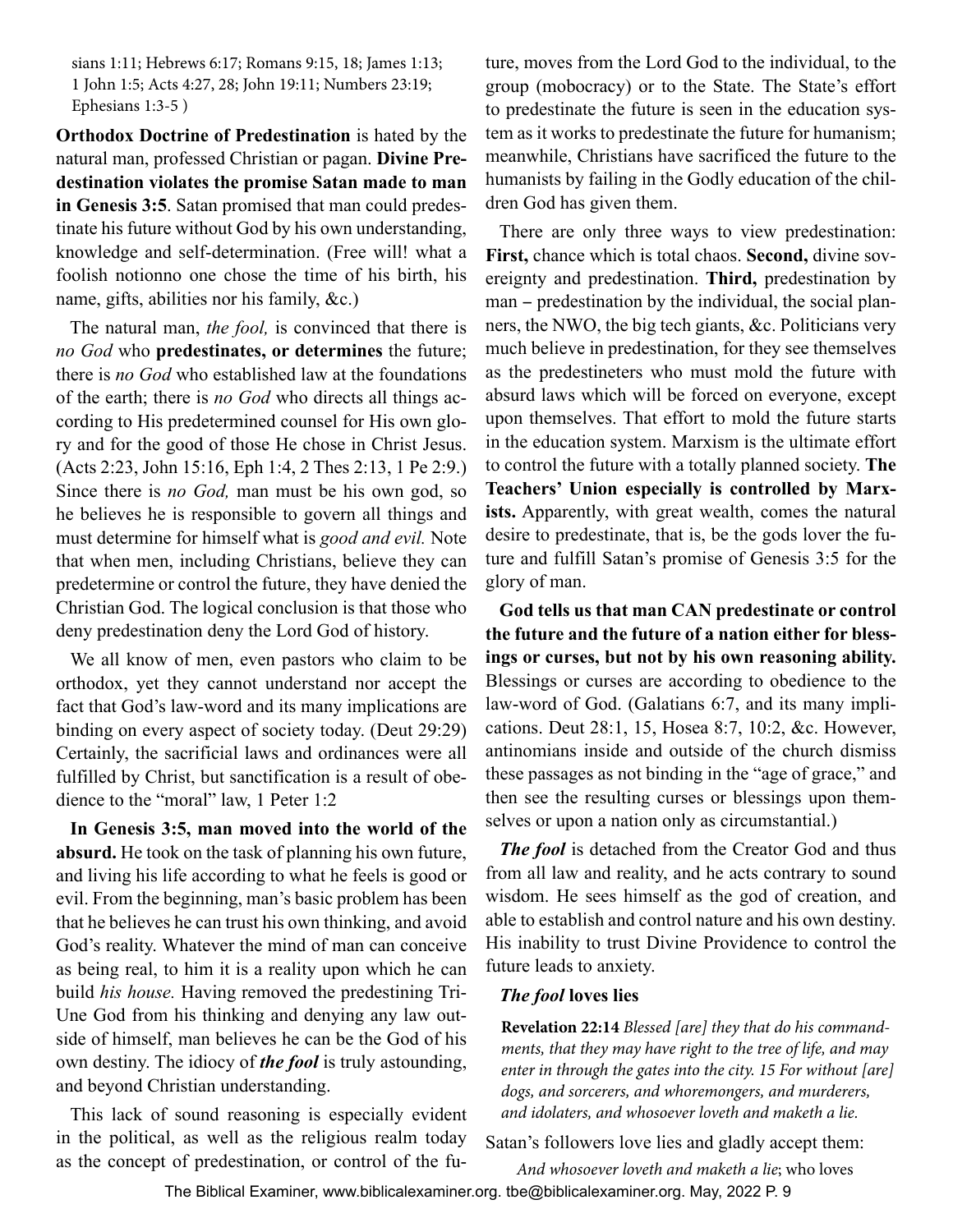<span id="page-9-0"></span>both to invent and tell lies, and loves to hear them told by others; meaning more especially the doctrinal lies of antichrist, which are spoken in hypocrisy by him, and his followers are given up to believe. (Gill)

*And whosoever loveth*] Though he maketh it not. Some will not coin a false tale, that yet will spread it; these are equally guilty, and excluded God's kingdom, Ps 52:3.

"Thou lovest evil more than good; and lying rather than to speak righteousness. Selah." (Trapp)

John Henry Newman (1801-90) Letter to Mrs Froude, 27th June 1848:

*whosoever loveth and maketh a lie* But what will not believe, provided it be not in the Bible? I admit that what is in the Bible requires faith; and this is as it should be. It is, however, too evident that there is nothing like incredulity for swallowing anything that panders to the first man, and leaving out the glory of the Second. (Eclectic Notes on the Bible. Online Bible CD. Available from TBE.)

We believe what we choose to believe, and are answerable for what we believe.

**In Ephesians 4,** Paul told Timothy that departure from the faith results in a love of lies. Sadly, the more society departs from the faith once delivered to the Saints, the more the conscience is seared, and the greater is that love of lies. In other words, the result of rejecting the command-word of God*,* whether as a pastor, professed believer or unsaved, when one chooses to believe *lies* he is a follower of *seducing sprits, and doctrines of devils.* We have all met professed believers, particularly pastors, who refuse to acknowledge a Biblical Truth from the command-word of God because it does not fit into what they want to believe or within the within the framework of what he is telling or has been told. When we knowingly dismiss a commandment because "the first man" does not like it, we profess that we hate the Lord Jesus Christ. (John 14:15) Believing lying propaganda has the same results in the saved and unsaved alike.

### **Proverbs 8:36** *But he that sinneth against me wrongeth his own soul: all they that hate me love death.*

**We see in Ephesians 4 that as the Biblical Christian faith fades,** people readily accept the doctrines of the *seducing spirits* and *devils,* fearful doctrines*.* Those doctrines are meant to promote fear, anxiety, depression, delusional thinking and hallucinations, things that fill the void left by faithlessness. No doubt, the pharmaceutical industry is rejoicing over the many things they

can develop for a sick, faithless people as paganism takes over the nation. (Notice how the pharmaceutical industry is continually discovering new medical problems for which they can promote a new drug: "Check with your doctor.")

We know that God has not given us *a spirit of fear,* but consider Leviticus 6:

**Vv. 3-13** emphatically states that any kind of material prosperity in this life is irrevocably tied to obedience to the Law. Those material blessings of obedience to the Law of God include good harvests, good rain, excellent yield of wine, peace and prosperity, no evil beasts, victory against our enemies, and God's favor and presence, &c. On the other hand, **6:14, 15** *But if ye will not hearken unto me, and will not do all these commandments; And if ye shall despise my statutes, or if your soul abhor my judgments, so that ye will not do all my commandments, but that ye break my covenant*, is just as dogmatic as it ties the curses of God to disobedience to the Law. **It is important to note** that Leviticus 6 applies to all the nations of the world. Any nation that follows God's laws will prosper, whether that nation professes to be Christian or not.

**Leviticus 26:16, God is always the agent bringing terror on Israel. God threatens terror,** {Le 26:16} or is said to have brought behalâ on them {Jer 15:8 Ps 78:33} because of their disregard of him. It seems that both meanings of bahal 'alarm' and 'haste' are brought together in the noun, behalâ 'sudden terror.' (TWOT. Read all of Leviticus 26.)

That is, God is the agent that permits or brings terror on the nations that violate the covenant He made with all of mankind in Adam and renewed with Noah. The more a nation departs from the law of God, the more that nation will be delivered over to terror, fear, madness and anxiety.

Proverbs 28:1 *The wicked flee when no man pursueth: but the righteous are bold as a lion.*

Geneva: "Because their own conscience accuses them," they are very fearful.

**Ecclesiastes 12:13** *Let us hear the conclusion of the whole matter: Fear God, and keep his commandments: for this is the whole duty of man. 14 For God shall bring every work into judgment, with every secret thing, whether it be good, or whether it be evil.*

# **Fine China**

By Bettie Need (**Note the date this was posted at** https://titus2joy.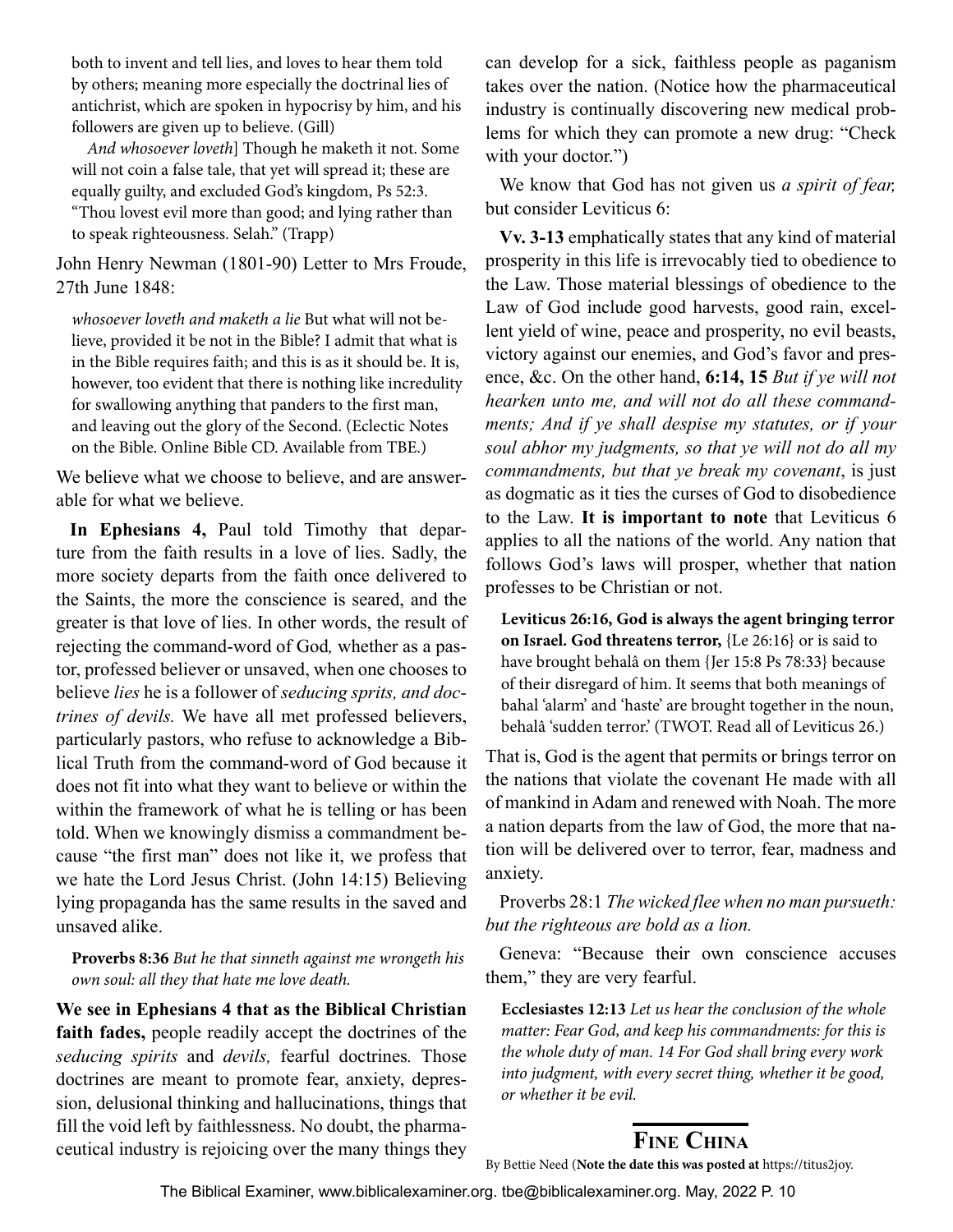blogspot.com/ **Aug 30, 2011.**)

Lately I have been feeling some sadness at growing older. After living a very active life for over sixty years, emotions similar to "empty nest syndrome" have been creeping in. Nothing really desperate, mind you, just thoughts like: "Is this all there is to life at this age? Why am I already feeling lonely, as if I were truly alone, as when a spouse dies?" My husband and I enjoy each oth-



er's company, and we are busier than ever this summer, with the garden overflowing; but there is a longing for something else. I ask myself if I am being discontented, which I consider a sin, or if there is something about aging that I am just discovering for myself.

When my first husband and I were married long ago in North Carolina, we received a beautiful set of china from the church members. We packed them away carefully and took them with us wherever we moved. One year we moved five times! When we finally settled down long enough, my husband told me that whatever of our possessions we did not use in six months would be discarded– except of course, seasonal items like winter clothing, etc. Not wanting to break our expensive china by constant use, we had kept it in its packing box, but my husband said if we did not use it within six months, out it would go! So we used it often. Even after my husband died I used the china many times. Four years after he died, I began to feel like the packed box of china– someone with an abundance of valuable life experiences which were not being used or shared with others. I spoke of this to my pastor and his wife– "Is this all there is to life, now at this stage?"

I remember when we had to take the car keys away from my parents (who lived next door to me) when they became too incapacitated to drive safely. That was a traumatic moment for them, and a sad one for me, to admit that my parents were really getting too old to perform some tasks that had been second nature to them. I laughingly told them that now we could pretend they were very wealthy and could afford a chauffeur– me! I believe my parents probably felt that was the beginning of the end of their lives. Am I at that stage of aging where I begin to think life is past and there is little reason to live, too? (My hips are now bad enough that I can no longer ride a motorcycle with my second husband. "Old" has set in.)

Not wanting to resort to psychology, I began wondering what God's Word has to say about my encroaching "swamp of despair." Does God have anything to say about what women feel through the various stages of their lives? I did not know for sure, but I was willing to search. And so, I went to the beginning– Genesis.

### **Genesis 2:18-24** ...

Aha! Of course! Adam needed a wife! Eve was needed. That is what I am feeling– a need to be needed. But I know my second husband needs me– he tells me every day that I am the perfect wife for him. Do I need any more than him? (Proverbs 31:10-31 describes a perfect wife and how her husband and children praise her.)

"Children." My husband and I have five– three of mine and two of his. God's Word also shows the biological urge in women–the need to have a baby. In Samuel 1:2-20, Hannah yearns for children. In Genesis 30:1, "... when Rachel saw that she bare Jacob no children, Rachel envied her sister; and said unto Jacob, Give me children, or else I die." (A desperate need to have children!) God did answer both Hannah and Rachel by opening their wombs. Psalms 113:9 He maketh the barren woman to keep house, and to be a joyful mother of children. Praise ye the LORD.

Another way women are needed is stated by the Psalmist: **Psalms 22:9** *But thou art he that took me out of the womb: thou didst make me hope when I was upon my mother's breasts.* **Psalms 22:10** *I was cast upon thee from the womb: thou art my God from my mother's belly*. A baby needs its mother for sustenance– in the womb and for nursing. After weaning, most mothers yearn for another baby. Women love being needed!

God's Word also tells us children need mother and father to teach them about God and His Word: Deut. 6:7 *And thou shalt teach them diligently unto thy children, and shalt talk of them when thou sittest in thine house, and when thou walkest by the way, and when thou liest down, and when thou risest up.* Parents are to teach children every minute of the day how to love and obey God.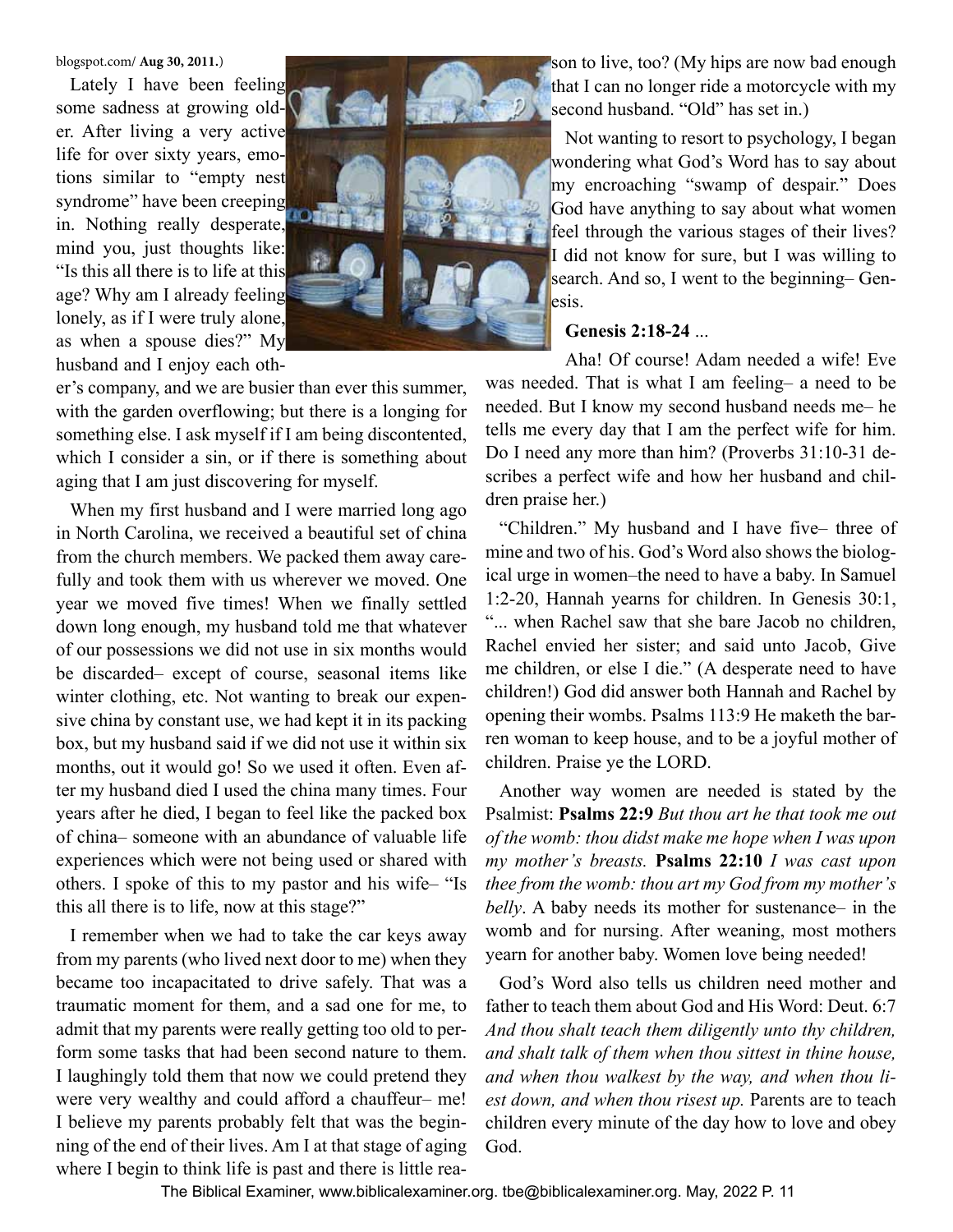<span id="page-11-0"></span>Okay! I have been there and done that! But does the Bible say anything about "empty nest syndrome?" Every empty nest woman needs to be needed, but her children are gone and no longer need her. God does address the issue, though not as I thought. Husband and wife are to maintain their own relationship of marriage throughout the child training years. I saw that a woman needs God's Word to be implanted deep in her life.

**In Ephesians 5:15-27 and 1 Timothy 5:8-10**, God gave His plan for husbands and wives:Families are to provide for their own households in physical and spiritual ways. My first husband and I maintained our relationship during the child training years by having "date nights" when we would spend time together assessing the spiritual and physical needs of ourselves and our children. When I was 52 years old, he was killed, and I was at a loss. No one was left at home who needed me! That was when I spent a lot of time with my pastor and his wife for encouragement in the Word. Then I discovered how an overlooked passage in Titus could apply to me:

**Titus 2:3-5** *The aged women likewise, that they be in behaviour as becometh holiness, not false accusers, not given to much wine, teachers of good things; That they may teach the young women to be sober, to love their husbands, to love their children, To be discreet, chaste, keepers at home, good, obedient to their own husbands, that the word of God be not blasphemed.*

I discovered a new need I had --older women need to pass on life skills to younger women. I was to be like the good widow in I Tim. 5:10. What a blessing God has given older women in meeting this need! I have had many years happily encouraging younger wives and mothers, even having young ladies sent to me by my sister in Brazil for "mentoring." Sadly, many churches do not avail themselves of this plan of God for encouraging their younger women. Some younger women think they will be looked down upon if they are not "super-woman," so they do not ask for help or advice from the elder women. And even more sad it is that many older women shun this plan of God. They say, "I have done my share of taking care of house and children, and am going to take care of my needs now!" How they miss out on the blessing that comes from encouraging other women in righteousness, so that God's Word is not blasphemed!

Another blessing is thrown away when children no

longer need, or value their parents in their own lives and in the lives of their own children. Dear friends of ours lament the fact that their children have no room in their lives for them, except as guests at Christmas to bring gifts to the grandchildren. These friends are missionaries who have rich experiences which may bless their children and grandchildren, but their own offspring deny them the chance to visit more than once a year! The children "take out the good china" only at Christmas! They are content to be "an island unto themselves" the rest of the year.

As we get older, we need to be needed by the younger generation, especially the grandchildren. We hear of so many younger people professing their need for the older generation for the financial aid they can give, especially for "college". There is certainly nothing wrong with needing financial aid, but the need to be needed goes much deeper than "money." Praise the Lord, my husband and I have children who welcome our interaction with our grandchildren! Psalm 78: 1-8 is one of my favorite "multi-generational passages: ...

So where does all this bring me to at this time in my life? What about my desires to be needed? Granted, I am needed by my husband, though we are not part of a bustling family life like I yearn for as I remember my childhood. So what does God say about where I am right now? I am finally brought to:

**Ecclesiastes 3:1-14**: *To every thing there is a season, and a time to every purpose under the heaven: ... There is a time to be born, and a time to die; a time to plant, and a time to pluck up that which is planted; a time to embrace, and a time to refrain from embracing.*

God has made everything beautiful in His time. Though I need and desire the companionship of our children and grandchildren, my greatest need is my need of God's presence, in whom alone all my needs are met at every season of my life, to God be the glory!

"My sin, o the bliss of this glorious thought; my sin not in part, but the whole, is nailed to the cross and I bear it no

more, Praise the Lord, Praise the Lord, O my soul."

(Note: The china above was hand painted by my mother-in-law on Bavarian china! A truly talented woman!)

# **Christians in American Culture**

by Paul Trelc

In her article in the April issue of The Biblical Examiner, Betty Need closed with an important question, "Are we earnestly doing all we can to pass on practi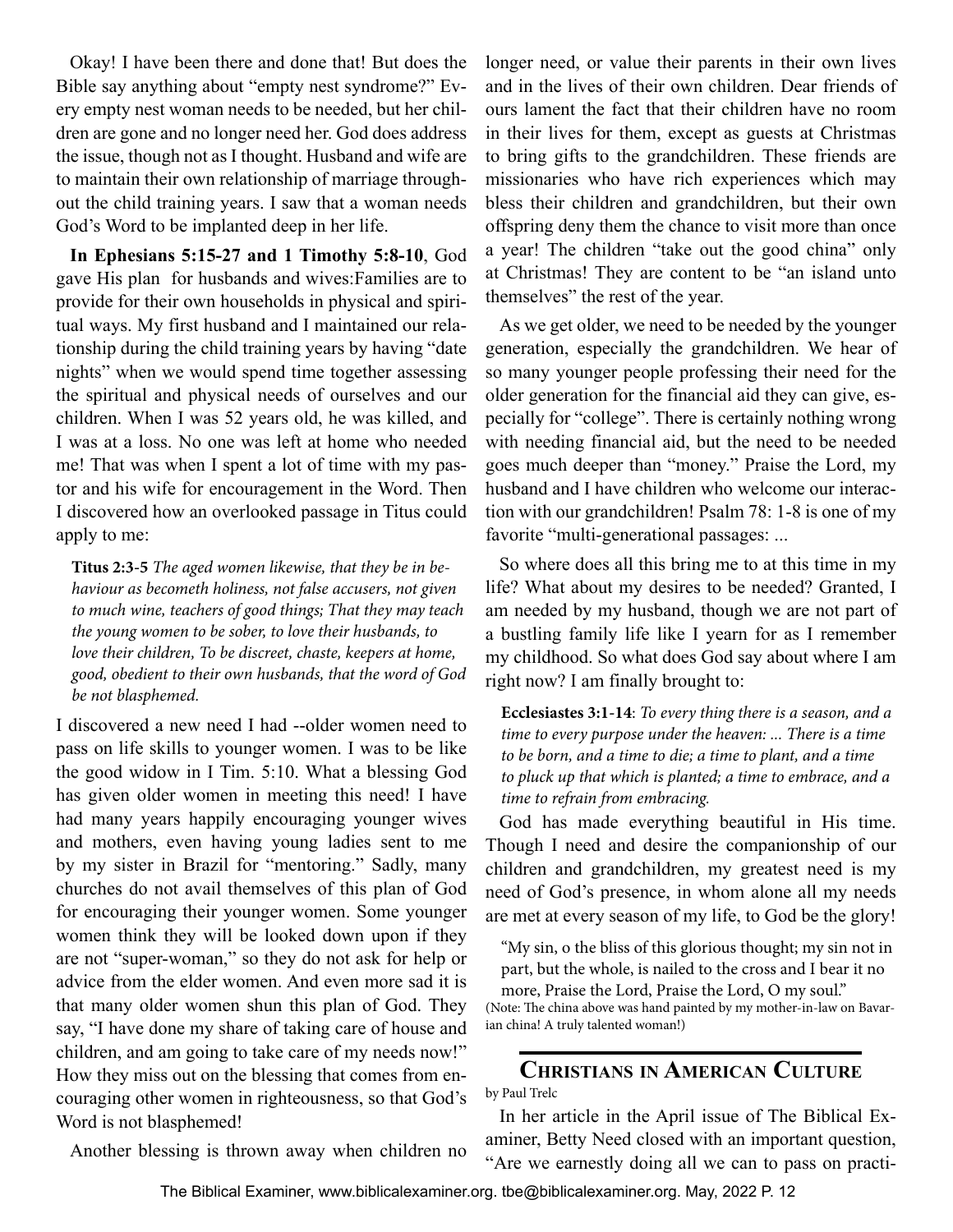<span id="page-12-0"></span>cally lived out Biblical Christianity?"

In our experience as leaders of an organization in Northern Kentucky called CulturalChristians.org, many sincere Christians would answer this question with an earnest and self-convicting, "No". They are well aware that our culture is in crisis. And they are equally aware that the crisis stems from a lack of Christian influence. What they don't know, and the reason for their conviction is what specifically they should be doing about it.

Reacting, or perhaps overreacting, to the pietism of the 20th century, 21st-century churches seem overly focused on one's personal relationship with Jesus Christ. And, while this relationship is central to the faith, the Bible teaches that faith is but a starting point. The faith itself should produce a fruitful series of good works within that culture commensurate with the work of the Spirit within the individual human heart. Our modernday evangelical churches simply have not preached a gospel that begins with faith but then also extends itself, by good works, into the culture and toward its people in their various spheres.

Cultural Christians was formed to help Christians answer the question, "What should I do?" We come along-

side believers and help them to formulate their vision, develop their teams, and drive their ministry toward productive outcomes. We help them network with like-minded believers. We help them plan and organize to become effective managers. And we help them to build a network of workers and leaders to achieve their vision. Every Christian has a calling on their lives to do good works which have been prepared in advance that they should walk in them (Eph 2:10). Cultural Christians is a facil-

itator of these good works: A "ministry incubator". Our goal is that, through Christian ministry and service, the gospel extends to the culture at large resulting in longterm transformation for the Glory of God.

One of our current ministry-starts is called "Get Me Over" which helps Canadian Christian families escape very real and active persecution in Canada by helping them immigrate to the United States where they can still freely live out their faith and assert their Christian ethics in their work and into our community. We strive to open our doors and welcome their influence.

A second ministry-start anticipates a day when food, rather than abundant, is limited in quantity as well as

in accessibility. This ministry anticipates a day when food is parceled in limited quantities to recipients on the basis of a social score which requires that they compromise their faith and submit to the supremacy of the state - and corporate employers - through vaccinations and the suppression of heartfelt beliefs. This ministry will connect consumers directly to local food producers in Northern Kentucky while nourishing, literally, their Christian vocations.

A third ministry-start anticipates a day when, like food, access to healthcare excludes the "non-conforming". This ministry is working to overcome Certificate Of Need (CON) requirements in Northern Kentucky so that it can open a free-access and personalized fullservice health center in the Dry Ridge area.

Cultural Christians operates on the premise that a culture devoid of active Christian influence will continue inevitably toward decay. This is the situation we face today. We strive, therefore, to invigorate Christians who sense the need of their involvement but don't know specifically where to begin. We have ministries in which those people can participate beginning tomorrow. We also support the initiation of new



ministries wherever our member's hearts may be leading them. We hope that at the end of our generation, we will each be content knowing that we have fought the good fight, we have finished the race, we have kept the faith, and, having expended all of our strength, by God's grace, we have left behind the fruits of faithful Christian ministries for

the generation to come.

For more information, contact us at info@culturalchristians.org.

### Father of Lies

# **Are there Americans so brainwashed they will never recover?**

### By Craige McMillan, May 13, 2022

If ever a nation were built so that its population could be easily brainwashed, America is it. We didn't start out that way, or we would never have become a nation. We would still be, "Oh, that colony, over there" as a Lon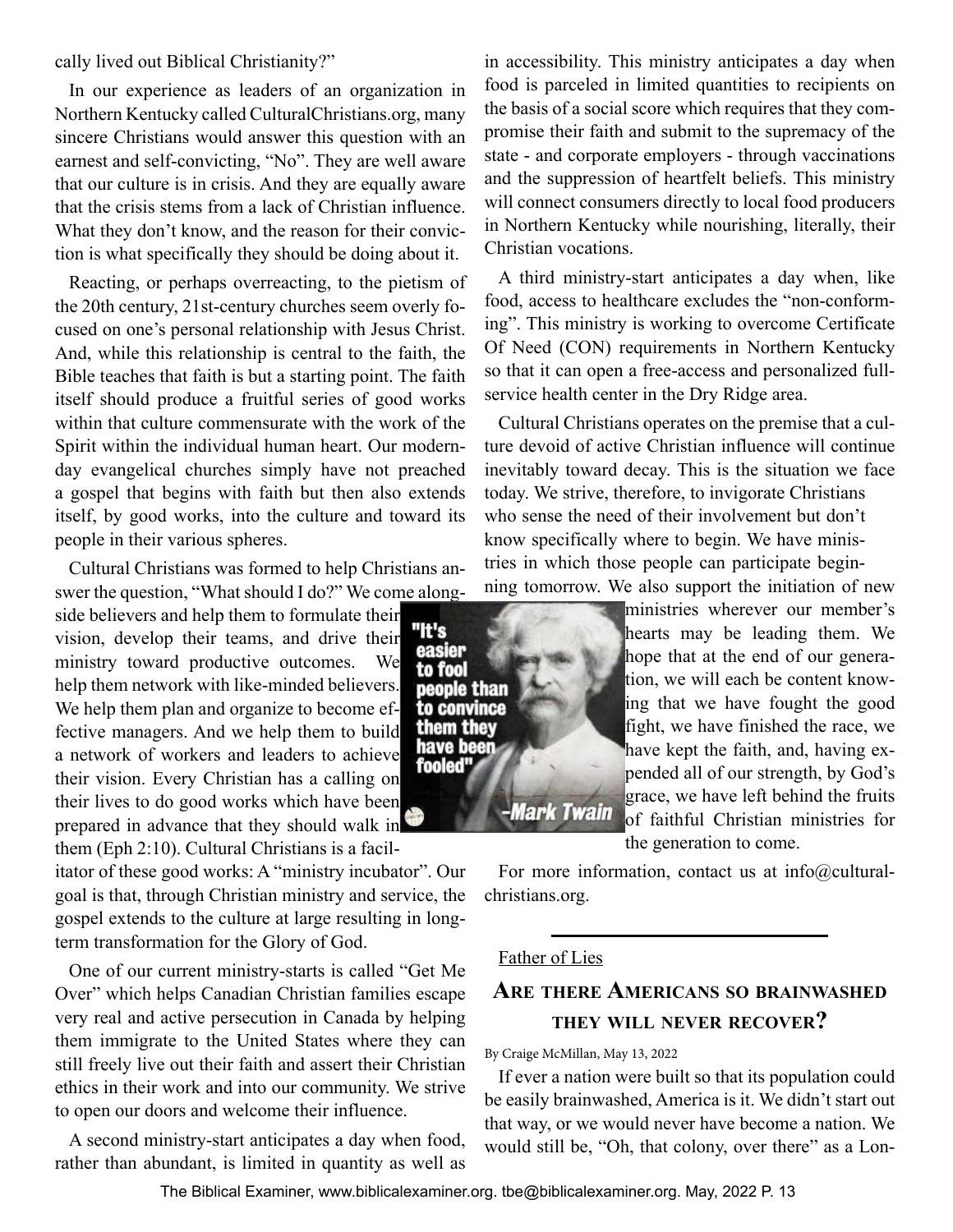<span id="page-13-0"></span>doner points toward the Atlantic Ocean. "Been nothing but trouble since the day we got them!"

Without media, radio, television, movies and finally the internet and social media, it would have been difficult for leaders to engage in brainwashing the citizenry. But there is one other key element. We actually thought (back then) because we had to figure things out. Advertising taught us that we could just let someone else figure it out and then do what they told us to do.

That only works out well, however, when the people figuring it out and telling us have no ulterior motive for telling us. If they do, we have to figure out what their motive is, and how that affects our own interests. This illustrates why we must stay engaged and think through most things, anyway. Taking "free" advice from those we don't know can be very costly.

"Free advice" with ulterior motives is really at the heart of brainwashing, isn't it? When the plug is, "Buy my product," or "Vote for me!" brainwashing is likely in play. Someone wants to remove your thoughts and insert their own in place of yours. But what they really want to do is get your action or assent.

Why don't they just ask for your action or assent? Because they don't think you will give your action or assent. They don't want to persuade you, which takes time and effort, and requires some similar thinking, or maybe some give-and-take on both sides. They just want you to say yes and give them your money or your vote.

For those with money and power, brainwashing the rest of us is an attractive option to getting more money and power, which is what they want. They only care about what they want to do to you. The concept of doing for you isn't even on their radar.

Lying and brainwashing are pretty much alike, in that they are both unethical forms of persuasion. God, if you will recall, called the devil a liar from the very beginning. It wasn't a compliment, but it is a good warning for us, given all that humanity has already endured (death and destruction) because of the devil's lies.

Brainwashing is really lying on an industrial scale. It is carried out by people we don't know and who don't know us personally. So, for brainwashing to be effective, it requires people with little discernment listening to people they don't know, have no reason to trust, and then accepting what they hear and see as absolutely true and accurate – even more true and accurate than what they might have arrived at if they had thought it through.

Just offhand, one would think it would be hard to find very many people like that. But life tells us otherwise, doesn't it? America is filled with a lot of lazy thinkers, who would rather let somebody else do the job for them. They don't know what they believe because they don't know who they are. All they care about is holding a popular opinion. Thinking frightens them, because they don't know where it will lead them; they might even wander off the thought reservation and be ridiculed by others.

There are a lot of culprits who can be blamed for this, but in the end we are each responsible for what we believe, regardless of how we got there. If we believe a liar, especially for the accolades of men, we will in the end pay the price. God alone is the only one who won't lie to us, but do we listen to Him? He asks frequently in His Word: "Am I a man, that I should lie?"

https://www.wnd.com/2022/05/americans-brainwashed-will-neverrecover/?utm\_source=Email&utm\_medium=wnd-brief&utm\_ campaign=dailypm&utm\_content=brief&ats\_es=76c88699640bf17c199c 18ba90162de3

# **Don't Dwell**

Travis Mills. Magnolia Journal, Summer 2022



I was on my third tour of duty in Afghanistan when I stepped on an IED—an improvised explosive device and lost three of my limbs. On my 25th birthday, the doctors woke me up out of my medical sedation to tell

me I had lost my fourth.

My wife was 23 years old, and I told her she could leave—actually, I told her she should leave me. But she told me this is something we'd do together. I had doctors and nurses who worked on me for 14 hours straight because they believed my life mattered. I have so many friends who didn't make it back home to their families and their loved ones. And I think, How lucky am I to make it to the situation I'm in. So I stopped trying to figure out why this happened to me, and I started living, just grateful I get to.

I'm the same guy, same personality, and I don't look at myself as any different. The biggest compliment I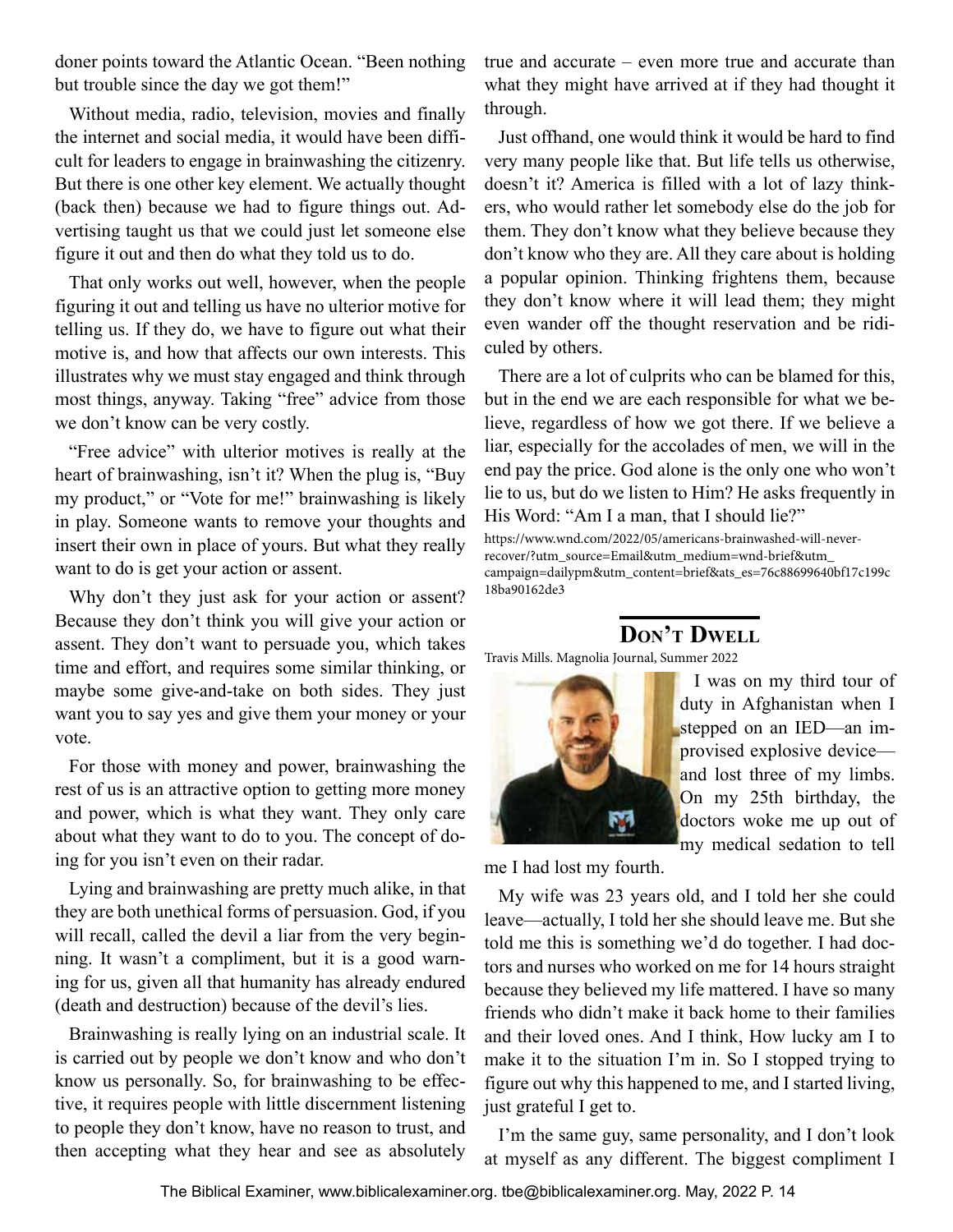<span id="page-14-0"></span>get is when I reunite with people from my past who say I'm the same guy I was before. I say, "Yes, I am," unless it's a schoolteacher or something. Then I say, "Hey, I'm sorry. I'm working on it." I don't dwell in the past because I can't change it. I just reminisce on what I had, and I keep going, knowing I have more ahead.



dynamics worked on that website would be survivors of Scientology or the Jehovah's Witnesses. On Tumblr, the situation was such that any claim to being "oppressed" would accumulate social credibility, while any unfortunate "privileged" status was

justification for verbal abuse. As a "privileged" person, you were expected to constantly grovel and apologize, you had no right to speak on any issue involving the group you were "oppressing", and you could not object in any way to any mistreatment hurled against you because of your race, gender, or sexuality....

... people were nicer to me since I said I was trans so that must be an indication that being trans is the right thing to do to make friends...

To add fuel to the fire, I went to my school guidance counselor and told her I was very depressed (true) because my parents wouldn't accept me as trans (not so true). She completely affirmed my perception and told me how sorry she was that my parents weren't more supportive. She looked online with me at the local children's hospital gender clinic and said she would call to see how long their waiting list was. We also came up with a budget plan for how I would pay for testosterone using an informed consent clinic if I waited until I turned eighteen. In the meantime, she said I should talk to the school psychologist to help me deal with my family being so transphobic. I asked my mom if I could stop seeing the therapist I had been seeing occasionally and switch to the school psychologist. My mom, having no idea that the school was affirming me and helping me put together plans to transition behind her back, agreed. ...

It was this weird belief system I found on the internet that made me want to be trans, not a repressed yearning to do "guy things". I had never been all that interested in "guy things". ...

[Helena lengthy account ends with] My story is not a fluke, and I am not uniquely troubled or irresponsible. What I am though, is fortunate, because there are others for whom the harm has been exponentially worse. Though there is much strength to be found in overcoming, the fact is that today, any young person who remotely struggles with self-esteem, making friends, fitting in to common gender roles, or body image is

### By Any Other Name

### **The story of my transition and detransition.**

My name is Helena, and as of this writing I'm a 23-year-old woman who, as a teenager, believed I was transgender. In the years since detransitioning (stopping testosterone treatment and no longer seeing myself as transgender), I've become interested in exploring why, in the last decade, nearly every English-speaking country has seen a meteoric rise in adolescents believing they are transgender and pursuing cosmetic medical and surgical interventions. Here, I'd like to go over how and why I came to see myself as transgender, the process of transitioning, and the events leading up to and following my detransition. …

The truth is that there has been an extreme rise in adolescents, especially girls, believing they are transgender. UK NHS referral data shows a 4000% increase in pediatric gender service referrals (not a typo). … neither female-typical activities nor being seen as a girl caused any distress for me before I was introduced to gender ideology. ...

A major aspect of Tumblr culture has always been social justice ideology. Things that are now being played out and witnessed by the general public on platforms like Twitter and TikTok, like dissociative identity disorder LARPers, demisexuals, neopronouns, otherkin, and everything you see on @LibsOfTikTok, have long existed in an uncannily identical form on tumblr.com. The oppression hierarchy of racial and gender identities now being written into law in many of our once serious nations was the state religion of the People's Republic of Tumblr long before your political junkie uncle knew the term "CRT". As cultish religions tend to operate, open devotion to the religion is mandatory. Perhaps the outsiders most likely to understand the way social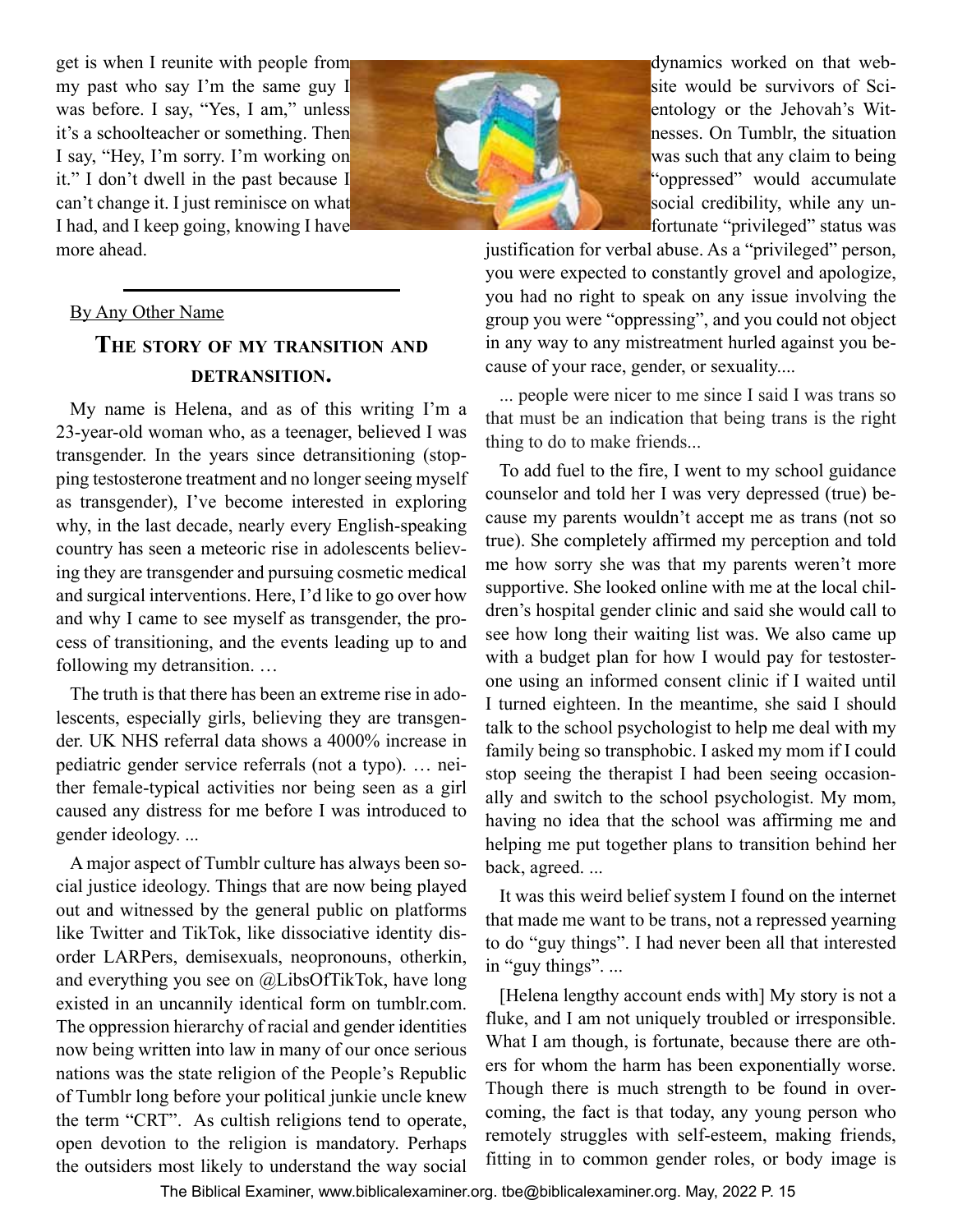<span id="page-15-0"></span>now vulnerable to being subjected to what amount to medical experiments that may permanently destroy the prior functioning of their bodies before they have had the chance to build identity and strength through the normal means of overcoming life's challenges. I have seen firsthand that for some people, the medical and psychological damage is far beyond what could be considered a healthy amount of adversity.

https://lacroicsz.substack.com/p/by-any-other-name?r=18ll6h&utm\_ campaign=post&utm\_medium=web&s=w

Editer's Note: The public school she attended not only supported her "transition," but encouraged and helped her on her path to destruction. We recently had a family move into our area from Michigan. He had been a guidance counselor and retired. I asked him how he got away with not counseling young people to be something they are not: boy, girl or whatever. NOTHING is too absurd to *the fool.* He said the walls were closing in and he saw the writing on the wall so he moved to where he could attend East River Church. He knew Pastor Foster in the past.

### **Even the Left is beginning to admit it has pushed transgenderism too far**

By Kaylee Mcghee White Apl 18, 2022

Transgender orthodoxy has moved so far past the bounds of sanity that any attempt to question its effects is quickly discouraged and punished. We are expected to shut up and accept that public schools are passing policies to keep students' gender identity transitions from parents, that medical professionals can file to remove children from their parents' custody if parents oppose physical and chemical transition efforts, that a young man competed on a women's swimming team and took home a women's championship title, and that a man who claimed to identify as a woman was allowed into a women's prison where he impregnated two of his fellow prisoners.

None of this is normal or even remotely defensible, and everyone, including many on the Left, know it. ... https://www.washingtonexaminer.com/restoring-america/communityfamily/even-the-left-is-beginning-to-admit-it-has-pushed-transgenderism-too-far

### **Various**

**2000 Mules** at no charge: [https://www.bitchute.com/](https://www.bitchute.com/video/oUxVva4yWsuu/) [video/oUxVva4yWsuu/](https://www.bitchute.com/video/oUxVva4yWsuu/)

You need to want and pass on to everyone "2000 Mules." It has irrefutable video proof of how the election was stolen and who did it. It is so well documented that not even Fox News will mention it. Who knows why? The documentation is there, but it seems that everyone is afraid to even mention the existence of that film.

# TRANSHUMANISM



**WHAT ROLE** SHOULD TECHNOLOGY PLAY IN PROMPTING THE **NEXT STAGE IN OUR EVOLUTION?** 

### • Shock**: Canadian Government Openly Embraces Transhumanism**

https://www.europereloaded.com/shock-canadian-government-openlyembraces-transhumanism/

Jon Rapporport: The [Canadian] report lays out a pattern of joining biology and digital technology to create new humans. See the March issue of the Biblical Examiner, biblicalexaminer.org

**• Web of deception**

**The "fake reality" and peer contagion of the internet are leading many teen girls into transgenderism** https://wng.org/articles/web-of-deception-1650419703

**• The psychology of climate anxiety**

https://www.ncbi.nlm.nih.gov/pmc/articles/PMC8499625/

**• Florida rejects 41% of new math textbooks, citing critical race theory among its reasons.** (54 out of 132 textbooks submitted.)

Reasons for rejecting textbooks included references to critical race theory, "inclusions of Common Core, and the unsolicited addition of Social Emotional Learning (SEL) in mathematics," the release states. …

https://www.cnn.com/2022/04/17/us/florida-math-textbooks-criticalrace-theory/index.htm

This article defines CRT, and seeks to justify its Marxist teaching.

See also https://www.wptv.com/news/education/florida-rejects-41-ofnew-math-textbooks-citing-critical-race-theory-among-reasons

**• ON THIS NYC STREET, 300+ LANGUAGES ARE SPOKEN**

National Geographic, 4/18/22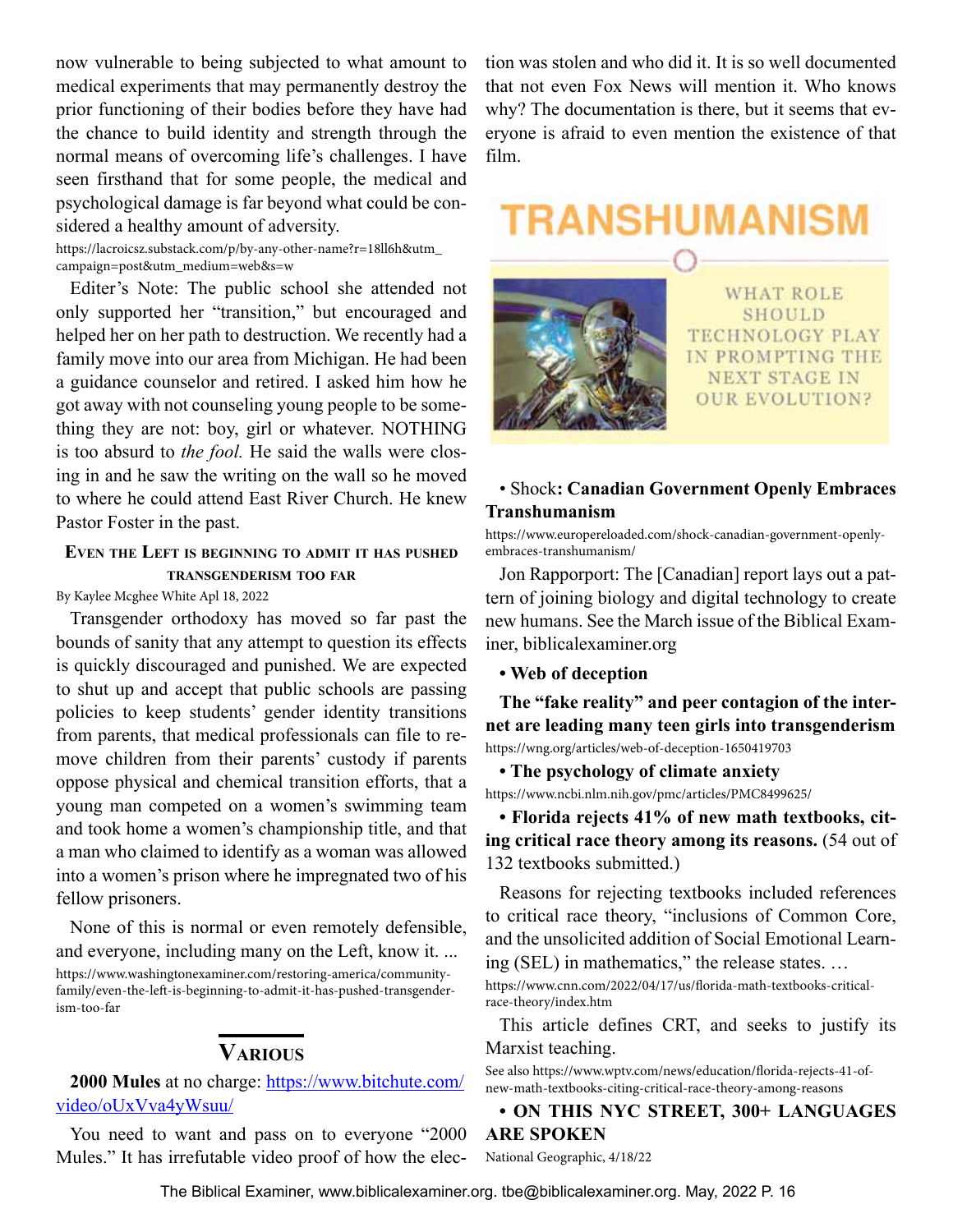Throughout scripture, the influx of unknown tongues has been and is a sign of God's judgment against that nation. See *Tongues, a Biblical View*, by Bro Need.)

### **• In the Name of "Diversity," Schools Are Dumping Tests and Pursuing Racial Discrimination**

https://thenewamerican.com/in-the-name-of-diversity-schools-aredumping-tests-and-pursuing-racial-discrimination/?mc\_cid=abaa7de19c

### • **Homeschooling Surge From Covid Is Permanent, Says AP**

... "A socialized mind … is the method of social control."

https://thenewamerican.com/homeschooling-surge-from-covid-ispermanent-says-ap/?ct=t(EMAIL\_CAMPAIGN\_12\_2\_2019\_15\_37\_ COPY\_01)&mc\_cid=212098d9df

### **• Military doctor: Defense medical database totally corrupted as vax injuries scrubbed**

https://www.wnd.com/2022/05/military-doctor-defense-medical-database-entirely-corrupted-vax-injuries-scrubbed/?utm\_ source=Email&utm\_medium=wnd-newsletter&utm\_ campaign=dailyam&utm\_content=newsletter&ats\_es=76c88699640bf17 c199c18ba90162de3

### **• More than 769 athletes have collapsed on the field during a game from March 2021 to March 2022.** ...including 579 deaths, following COVID-19 shots.

https://articles.mercola.com/sites/articles/archive/2022/04/19/athletescollapse-after-covid-vaccine.aspx?ui=62275c4f6eb5e1c6872faec26 4ac18ae89396dd486d6b98af038d9fef2e3c00d&sd=20110406&cid\_ source=dnl&cid\_medium=email&cid\_content=art2HL&cid=20220419\_ HL2&mid=DM1155301&rid=1466095579

### • **Musk's Offer for Twitter Leaves Liberals Reeling, Washington Post Writer Sees Censorship as Essential to Democracy**

https://www.westernjournal.com/musks-offer-twitter-leaves-liberals-reeling-washington-post-writer-sees-censorship-essential-democracy/?utm\_ source=Email&utm\_medium=WJBreaking&utm\_campaign=ctbreaking&utm\_content=western-journal&ats\_es=76c88699640bf17c199 c18ba90162de3

### • **March Border Encounters Surpass 221K. Biden Frees 80K-Plus to Establish Illegal-alien Colonies**

Border agents encountered more than 221,000 illegals at the frontier with Mexico in March, and immigration authorities freed more than 80,000 to roam the heartland and begin **erecting illegal-alien colonies that cannot be displaced. ...**

https://thenewamerican.com/march-border-encounters-surpass-221kbiden-frees-80k-plus-to-establish-illegal-alien-colonies/?mc\_ cid=eed9dee685

**We cannot help but see that this is Biden's army with which he will overthrow America.** Note the many "events" that are shutting down refineries, transportation of all kinds, food production, &c. The Biden administration has invited in saboteurs from all over the world. We are now starting to experience the absolute chaos they will create as they destroy this nation from the inside. Unless God intervenes in some way, these United States will be destroyed by the Marxists as took place in the Bolshevik Revelation of 100 years ago. The only way Biden's Alien colonies can be conquered is through the gospel. See Lyme Disease https://www.biblicalexaminer.org/topics.html#d

### **America's Destruction**

God stresses that history is not determined by man but by Himself. Whatever the apparent outcome, all history fulfills God's sovereign purpose. Any victory or defeat is at the hands of God, Deuteronomy 9:1-6. (Sovereignty in History)

**• America is RUNNING OUT of military munitions and can't replace them** FOR YEARS due to industrial decline and supply chain collapse. Biden using Ukraine theater of war to dispose of America's munitions arsenal.

https://www.naturalnews.com/2022-04-20-america-is-running-out-ofmilitary-munitions-and-cant-replace-them-for-years.html

We have given away our means of self-defense, so we have little or no means of standing against an armed invasion either through California (a Marxist Governor) or through Canada (a Marxist Prime Minister).

### **• USA targeting of Moskva ship is Russia's "Pearl Harbor" … RETALIATION is Putin's next move, and the USA just handed him all the domestic support he needs.**

Remember, **it was the US that** provoked Pearl Harbor in order to get public support for going to war. https://www.naturalnews.com/2022-04-21-usa-targeting-of-moskvaship-is-russias-pearl-harbor.html

### **• War Drums**

Gerald Celente, 5/7/22

Why is the US trying to start a war with Russia? However, coincidentally we do have a midterm election in a few months. Remember, Clinton bombed an aspirin factory in his bid for reelection.

World War III has begun. I warned about this when Russia launched the war on 24 February. By their deeds you shall know them... and by America's deeds, Washington is at war with Moscow.

### **• Is a Social Credit System Coming for Us?**

>World Economic Forum's "digital governance" framework demands that governments rewrite national laws and regulations to effectively remove "unneces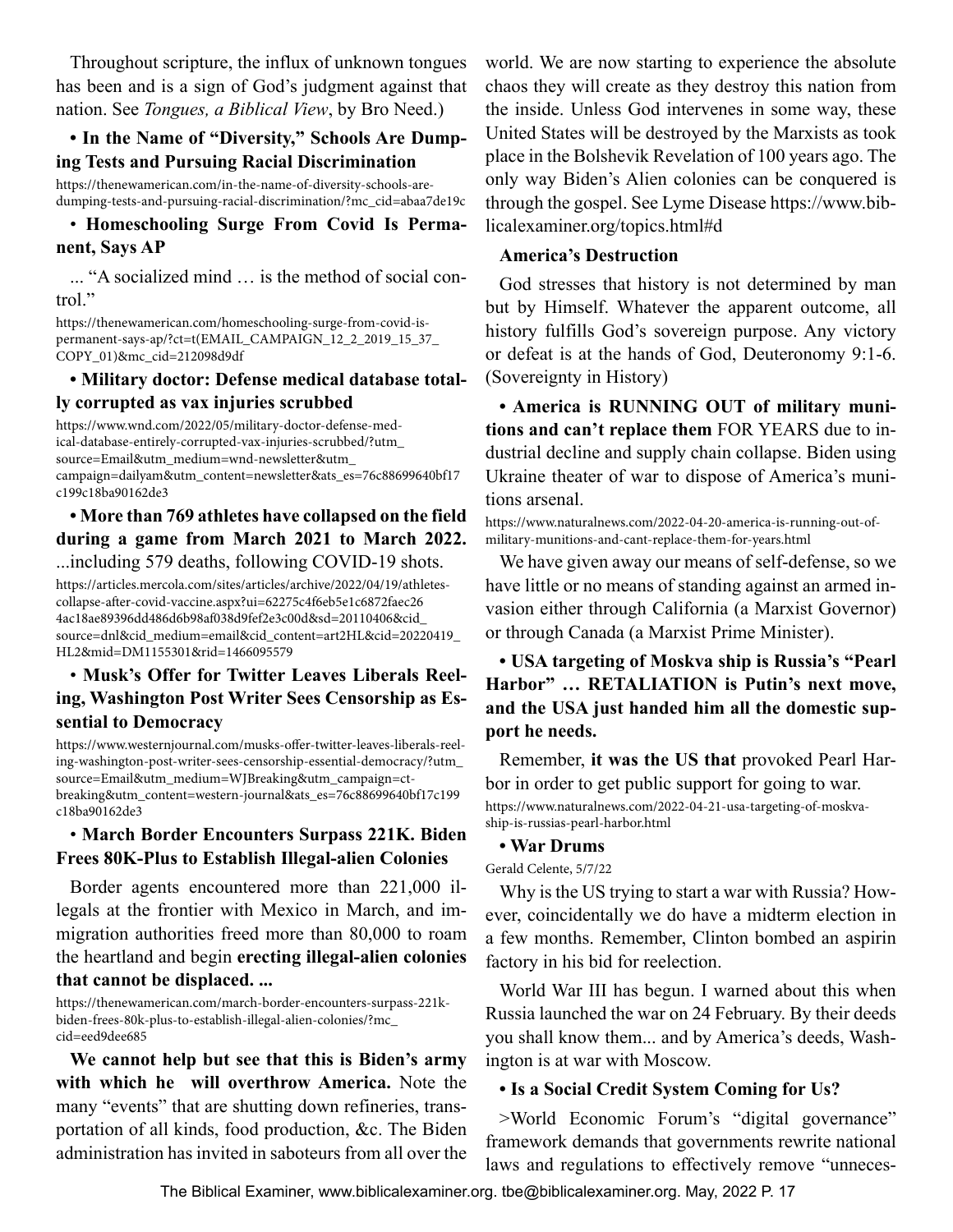sary" privacy, so that the data can be used to train AI

>In 2020, seven nations (Canada, Italy, Denmark, the UK, Japan, Singapore, and UAE) signed an agreement in partnership with the World Economic Forum to become "Agile Nations"

https://articles.mercola.com/sites/articles/archive/2022/05/13/wefsocial-credit-system.aspx?ui=62275c4f6eb5e1c6872faec264ac18ae8939 6dd486d6b98af038d9fef2e3c00d&sd=20110406&cid\_source=dnl&cid\_ medium=email&cid\_content=art2HL&cid=20220513&mid=DM117013 5&rid=1489334165

**Santa Claus is coming to town, checking whether we have been naughty or nice.** Woe to those who are naughty.

### **• Here are some questions I received for a VA hospital survey**

How would you describe your gender? Please select all that apply.

1. Male, Female, Trnasgender Man, Transgender Woman, Non-Binary / Third Gender, Prefer not to say, Other. ("Other?") 2. Which sexual orientation do you most identify with? Please select all that apply: Heterosexual or Straight, Lesbian, Bisexual, Queer, Prefer not to say, Other.

Those of us who have been in the military find it hard to believe that the Military has gone so far downhill so quickly.

(It has been over ½ century since I was in, 1960.) God raises up leaders after the heart of the people, so unless God intervenes, America is finished. Is He subduing us to a nation that will not tolerate such evil, *e.g.,* China?

### **• Why Has Early Puberty Skyrocketed During the Pandemic?**

https://articles.mercola.com/sites/articles/archive/2022/04/22/earlypuberty-during-covid-19-pandemic.aspx?ui=62275c4f6eb5e1c6872f aec264ac18ae89396dd486d6b98af038d9fef2e3c00d&sd=20110406&c id\_source=dnl&cid\_medium=email&cid\_content=art1HL&cid=2022042 2&mid=DM1157135&rid=1468787968

### **• Electric car fail: More than 25% of charging stations in deep blue region do not work**

https://www.wnd.com/2022/05/electric-car-fail-25-charging-stationsdeep-blue-region-not-work/?utm\_source=Email&utm\_medium=wndnewsletter&utm\_campaign=dailyam&utm\_content=newsletter&ats\_ es=%5B-MD5-%5D

**• TERRORFORMING hardware that removes CO2 from the atmosphere to destroy life on Earth suffers major setback from FREEZING temperatures**

"They developed a machine to remove CO2 from the air? It's a joke, right?" asked one commenter at Carbon Herald in mockery of the project....

That anyone would take seriously a project that claims to be able to pull CO2 from the air for the sake of the planet – let alone fund such a ridiculous concept – says a lot about the state of dumbing down in our world. Much like the plandemic, climate fanaticism is a religion that some people have bought into hook, line, and sinker. They believe that the planet will collapse unless corporations and politicians try to play God by recreating atmospheric conditions. ...

https://www.naturalnews.com/2022-04-20-terrorforming-hardwareremoves-co2-destroy-life-freezing.html

**• "Carbon dioxide is one of the essential ingredients in green plant growth,** and is a primary environmental factor in greenhouses. CO2 enrichment at 2, 3

> or 4 times natural concentration will cause plants to grow faster and improve plant quality. ... Plants must absorb carbon dioxide (CO2) in combination with water, soil nutrients and sunlight to produce the sugars vital for growth. A shortage of any of these requirements will retard the growing process. Normally there are approximately 300 parts per million of CO2 in the atmosphere; when this level is increased to over 1,000 ppm, results are higher production and better plant

quality...."

https://www.usgr.com/co2-generator/johnson\_co-2\_generator/

**In God's created order, CO2 is a greenhouse gas that is absolutely required for healthy plant growth.** However, the antichrist faith tells man that he can create a better atmosphere than what God created. Hence, overwhelming antigod propaganda has convinced the population that "greenhouse gas" must be reduced for man's survival. In man's war against God, he is killing himself. "They that hate God love death."

### **• Chick-fil-A once inspired me to live out my faith in the workplace. Those days are gone.**

https://www.usatoday.com/story/opinion/voices/2019/12/04/chick-fil-asouthern-poverty-law-center-donation-column/2588820001/

### **Yes, Chick-Fil-A Really Is Funding A Group That Hosts Drag Queen Story Hour ...**

https://thefederalist.com/2019/12/12/yes-chick-fil-a-really-is-funding-agroup-that-hosts-drag-queen-story-hour/

**• FYI**

CLAIM: Covid vaccines installed Marburg "pay-

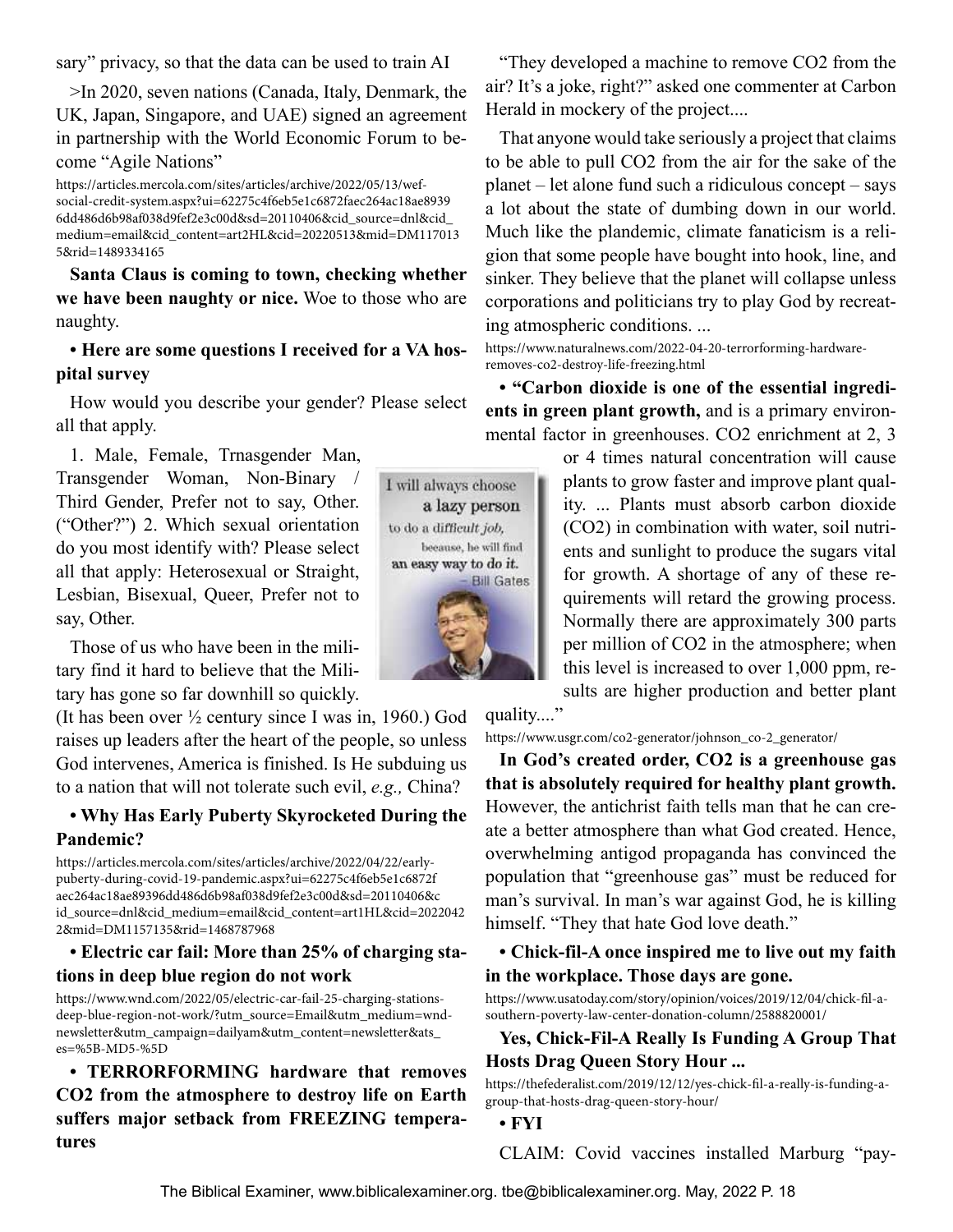<span id="page-18-0"></span>loads" in human victims; 5G broadcast signal will activate the bioweapon, unleashing the next raging pandemic

https://www.newstarget.com/2022-04-25-claim-covid-vaccines-installedmarburg-payloads-in-human-victims-5g-broadcast-signal.html

We have been warned that there is more to 5G than we have been told. See Human Computers, Biblical Examiner, June 2021: "What is Nanotechnology and Hacking Humans with Nanotechnology?"

### **• Sugar: The Bitter Truth**

Robert H. Lustig, M.D. Professor of Pediatrics Division of Endocrinology University of California, San Francisco

https://www.youtube.com/watch?v=dBnniua6-oM

It is a lengthy lecture, but you see why High-fructose corn syrup (HFCS), also known as glucose–fructose, isoglucose and glucose–fructose syrup, is a deadly poison! He also gives the political reason behind HFCS.

### • **Tranny Madness Grips Oregon Schools. Men's Restrooms Get Tampon Dispensers**

https://thenewamerican.com/tranny-madness-grips-oregon-schoolsmens-restrooms-get-tampon-dispensers/?mc\_cid=f7e96e3d62

### **• New Mexico Audit Identifies Feature in Dominion Voting Machines that Allows Ballots to be Filled Out by Machine Itself**

https://www.thegatewaypundit.com/2022/05/new-mexico-auditidentifies-feature-dominion-voting-machines-allows-ballots-filledmachine/?utm\_source=Email&utm\_medium=the-gateway-pundit&utm\_ campaign=dailyam&utm\_content=2022-05-11

### **• The BIGGEST Lie about Free Energy**

https://www.electroschematics.com/free-energy/

**USA is massively exporting FOOD and FUEL while America faces starvation and scarcity**

https://www.brighteon.com/1d973d87-011c-4f50 b519-714ed6caba33

# **The Inside Story From Inside Ukraine**

By Chuck Baldwin, March 31, 2022

This column—and especially my livestreamed and archived message videos—count followers all over the world. As you might expect, we have a sizable following in countries such as Canada, Great Britain, Australia, New Zealand, Ireland, Scotland, France, Germany, Switzerland, etc. We also have significant followings in Singapore, the Caribbean, Central America and the Middle East, including Lebanon—and especially Palestine. But you might be surprised to learn that we also have a substantial following in Northern Europe, including Finland, and in Eastern Europe, including Russia and Ukraine.

I will use this column to share with readers what people in Ukraine are telling me about the conflict going on with Russia. But first, I must point you to what I believe is the BEST analysis of the Ukrainian situation that I have read to date—and I have read a LOT.

I'm talking about this article by David Stockman:

Economic, social and political dangers abound. That's because Washington and its subservient mainstream media are delirious with war fever like at no time in the last seven decades.

The resulting reckless pursuit of an unhinged Sanctions War against Russia poses a dire threat to the global economy and domestic prosperity and does so for no good reason of homeland security whatsoever.

With respect to the latter, the sheer facts are overwhelming. So we repeat them with an added total for the respective military budgets: To wit, the economic might of NATO is 29X that of Russia and its combined defense budgets are 18X greater, which tells you all you need to know about the "Russian threat":

\*NATO: \$42.78 trillion of GDP; 945 million population; \$45,130 per capita income; \$1,200 billion defense budget;

\*RUSSIA: \$1.46 trillion of GDP; 144 million population; \$10,300 per capita income; \$67 billion defense budget.

Given these realities, why should Washington care about an intramural battle among contiguous peoples and territories that have been joined at the hip for most of the last 1300 years?

The implicit answer is because it's the world's selfappointed policeman and Spanker-in-Chief.

The fact is, Ukraine is the Poland and Czechoslovakia of the present time – an artificial state loaded with Russians and with no reason for existence in its present form and girth. Well, still again, other than Washington's fanatical insistence that the happenstance map of administrative units which fell out of the Soviet Union's collapse constitute sacred borders that must be preserved at all hazards.

To the contrary, what Putin wants, ironically, is the pre-communist status quo ante. That is, he wants Crimea, where Ukrainians constitute but a tiny minor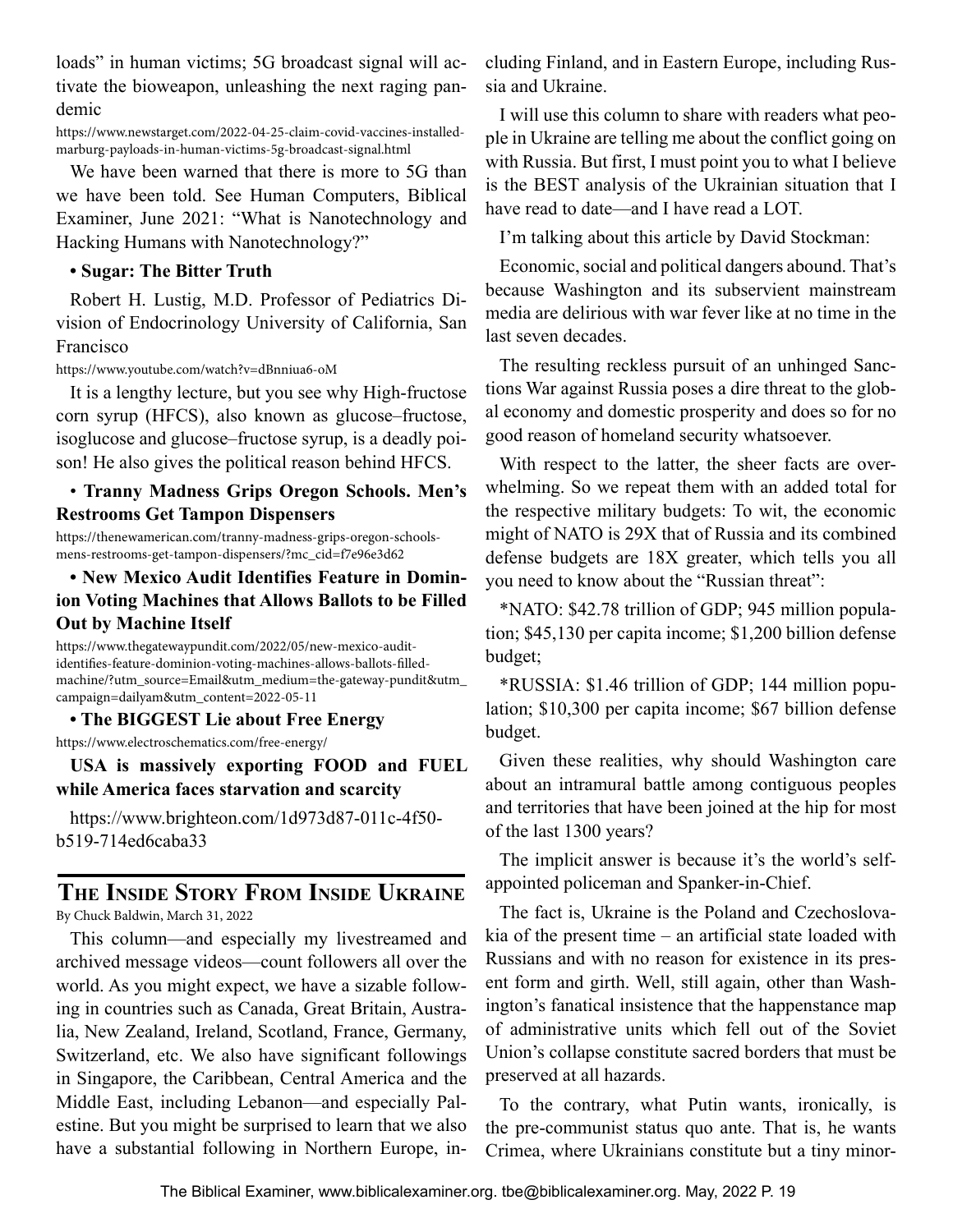ity and which had been Russian since 1783. And, more crucially, which hosts the greatest strategic military asset possessed by Russia thereafter – the great Naval base at the headwaters of the Black Sea in Sevastopol.

Likewise, the Donbas and territories east of the Dnieper River and along the northern edge of the Black Sea and the Sea of Azov have been Russian for upwards of 300 years. By all facts of pre-1922 history, these territories amounted to Novorossiya ("New Russia") as shown in this map from 1897.

As it happened, they became "Ukrainian" only by writ of two of history's greatest evil monsters – Vladimir Lenin and Joseph Stalin – who placed them in the administrative unit of the Ukrainian Soviet Socialist Republic for reasons that have no historic validity whatsoever.

Yet a devastating war goes on there today  $-$  a war which is careening to the precipice of WWIII – because Washington encourages Kiev to insist on retention of "every inch" of a map put together by Lenin, Stalin and Khrushchev.

The worst thing, of course, is that all of this "war socialism" has nothing to do with defense of the homeland or anything rational at all. To the contrary, it's the rotten spawn of an Imperial City populated by careerist politicians who get their jollies pretending to be the suzerains of mankind and Spanker-in-Chief of the planet's malefactors.

Unfortunately, the current mess isn't the half of it. The MSM is presenting such a distorted and fanciful picture of on-the-ground conditions in the Ukraine that the American public is totally in the dark about what comes next. That is, the Ukrainian military has been decimated and the resistance of the Kiev government is on its last legs – notwithstanding the nonstop whistling past the graveyard of the nation's clownish president.

Stockman has much more to say, of course, and I urge you to read his entire treatise. Like I said, it's the best I've read on the subject to date.

But the last Stockman paragraph quoted above is a perfect segue into what people from inside Ukraine are telling me. I will keep these sources unidentified for obvious reasons.

The letter to follow summarizes most of the sentiments I have received from people living in Ukraine or who have family living in Ukraine. (FYI: One of my

immediate family members by marriage is Ukrainian on one side of the family and Russian on the other side.)

From a faithful Liberty Fellowship follower (the letter has been edited for space and to smooth out broken English):

Hello Pastor Chuck,

Ukraine and Russia are one nation. Up to 75% of Ukraine, Russia, Belorussia and Poland have the same ancestry.

The media in the U.S. gives totally different information from what is really going on.

I am writing so that you know what is going on in Ukraine from people who are in Ukraine.

Here is what the Ukrainian people know: The Russian army is very much on the offensive, but because they do not want to harm the civilian populations, they are moving slow.

They [the Russian army] distribute food and medicine to the civilian populations. The Russian government pays 10,000 rubles to each senior citizen and to each Ukrainian government employee in each territory they occupy, so that civil servants would still be able to provide civil services to the population.

One Ukrainian city was defended by the Azov Battalion [Ukrainian Nazi gangsters]. From many interviews of the local civilian people, the Azov military destroyed 80% of the buildings in that city. Civilians saw Ukrainian artillery shooting into the buildings of their own towns.

Sometimes soldiers of the Azov Battalion move into schools, churches, hospitals and apartment buildings of the city and stay there for 2 or 3 days; and when they leave, they bomb the buildings.

Civilians are saying that Ukrainian planes are bombing their own cities.

Azov soldiers would not let old people, women and children move out of the cities. They said, "You are our living shields." Sometimes they would not let civilians get out of their basements for more than 20 days with no food or water.

People in one city say that before the war, if they spoke Russian in public, they would be penalized with large fines.

These cities in Ukraine were Russian territory for some 300 years or more.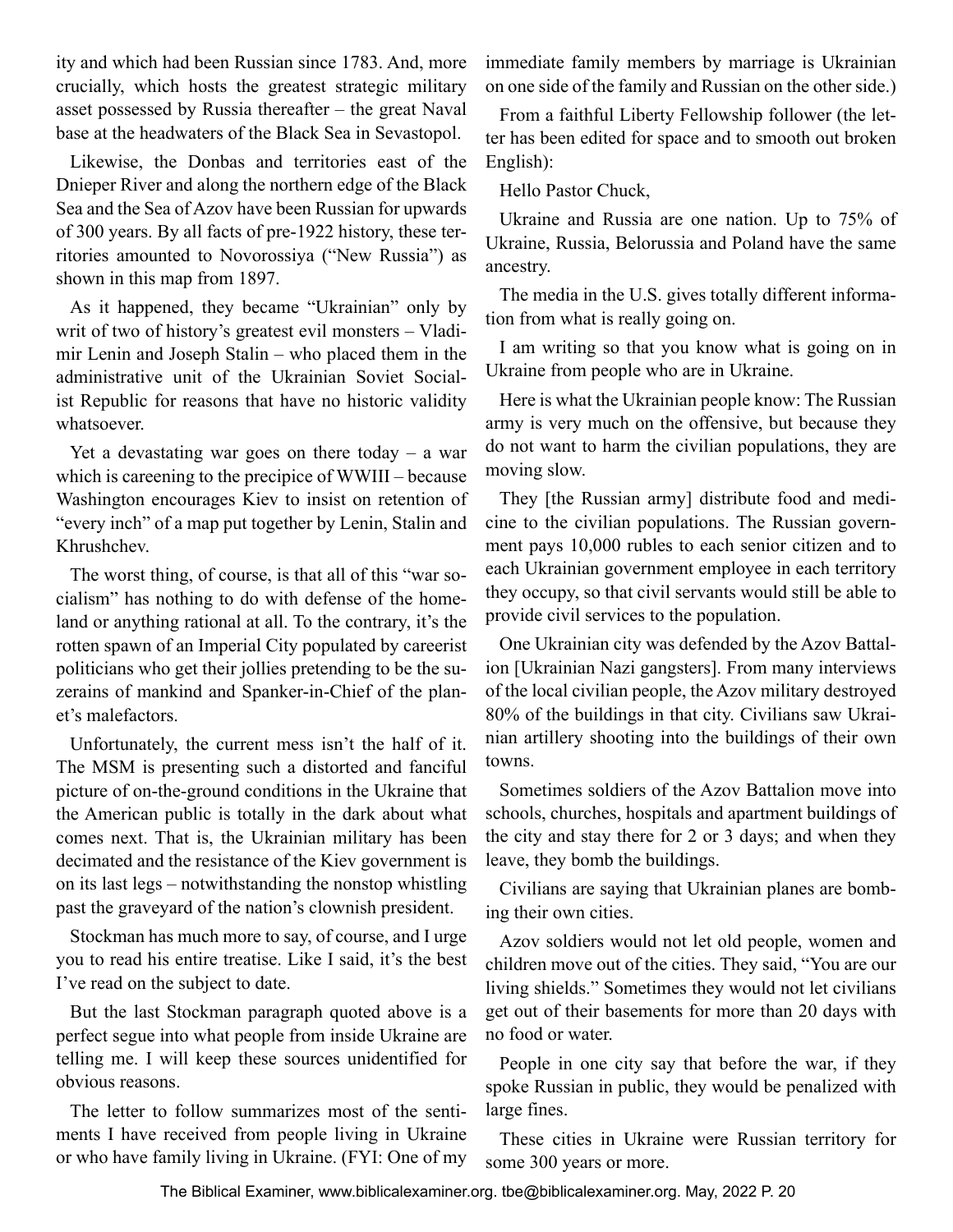<span id="page-20-0"></span>Most of the captured Russian soldiers are being tortured. One Russian soldier was crucified and burned on a cross by the Ukrainian army. Many Russian soldiers are being castrated by the Ukrainians.

I hope this information is useful and will help to give you a better understanding as to what is really going on in Ukraine.

Name Withheld

The media propaganda regarding Ukraine is every bit as preposterous as was its propaganda regarding the phony Covid pandemic. For all of the reasons stated by David Stockman above and by the numerous eyewitness testimonies I have received from people inside Ukraine, for media Nazis like Sean Hannity to inanely support war with Russia--even nuclear war--over Ukraine makes him and the rest of the War Party's mindless media moguls appear as mentally deranged as that cognitive midget at 1600 Pennsylvania Avenue.

Senator Rand Paul is exactly right: Joe Biden's declining mental faculties present a "national security risk" that could see the U.S. dragged into a war with Russia. And the MSM seems gleefully insouciant in their eagerness to follow this injudicious idiot into potential global nuclear war.

Over what? What is no more than the globalist Deep State's financial laundromat in Eastern Europe—the home of more neo-Nazis and neo-Nazi gangs than any country in the world.

The American people—including Christian people need to snap out of their fascination with war propaganda and war propagandists, because this is NOT funny! This is NOT a joke! This is NOT a kid's game! This is DEADLY SERIOUS!

The Russian people have endured the horrors of war in their homeland that the American people cannot even begin to imagine. If the unthinkable happened, those people are a million times more prepared to endure the hardships that would ensue than are we Americans. In fact, I can't think of a citizenry in the world more unprepared for global nuclear war than the spoiled, pampered people of the United States.

I and most people I know would gladly give our lives in defense of our homeland against an attacking alien force. But it will be a cold day in Hades before I am willing to give my life—and the lives of my family—to help the corrupt criminals in the globalist Deep State hold on to their illicit blood money in a land of Nazi gangsters and Zionist banksters halfway around the world.

### **Salvation Through Knowledge** By Bro Need

It goes without saying that we are involved in a **very serious battle of the sexes**. The battle is primarily taking place at all levels of education, both "religious" and "statist." The humanist faith teaches man that he can be whatever he desires to be regardless of how he was born. Humanism is a faith just as sure as Christianity is a faith, only the humanists are more committed to their faith than Christians are to their faith. The propagators of the humanist faith are doing all they can to conquer the world through conversion and education, which has now reached down to the first grade in the government schools.

https://mynbc15.com/news/nation-world/1st-grade-teacher-tellsstudents-doctors-make-a-guess-about-gender-when-a-baby-is-bornboston-massachusetts-ray-skyer-transgender

Satan's offer, *Ye shall be as gods* has "controlled" much of history. (God uses the wicked to accomplish His sovereign purpose, Ps 76:10) The humanist plan to save the world was introduced by Satan in the Garden. His offer said that with knowledge, man can *be as gods* and he can control his own destiny; that is, he does not need to obey God's Word to have life, but he can find life through knowledge. The result is that the preaching of the Cross is foolishness, and only hardens the sinner in his ways without the calling of God to new life in Christ. (Jn 15:16, &c.)

A very present example of man trying to *be as gods* is now continually kept before us, and it is seen in the idiocy of the fight over what defines a man and what defines a woman. In man's attempt to *be as gods*, he is told that he can successfully follow his heart. So, if he thinks he is a woman or a woman thinks she is a man then these things can become a reality.

We see idiocy controlling society to where people do not know whether they are a male or female. The battle rages with school boards that want to teach young people from the first grade through college, teachers' colleges particularly, that they are not really the sex with which they were born, and they can be whatever sex they want to be. The school boards are elected, so there's no one to blame except the parents who elected those school board members. In addition, parents,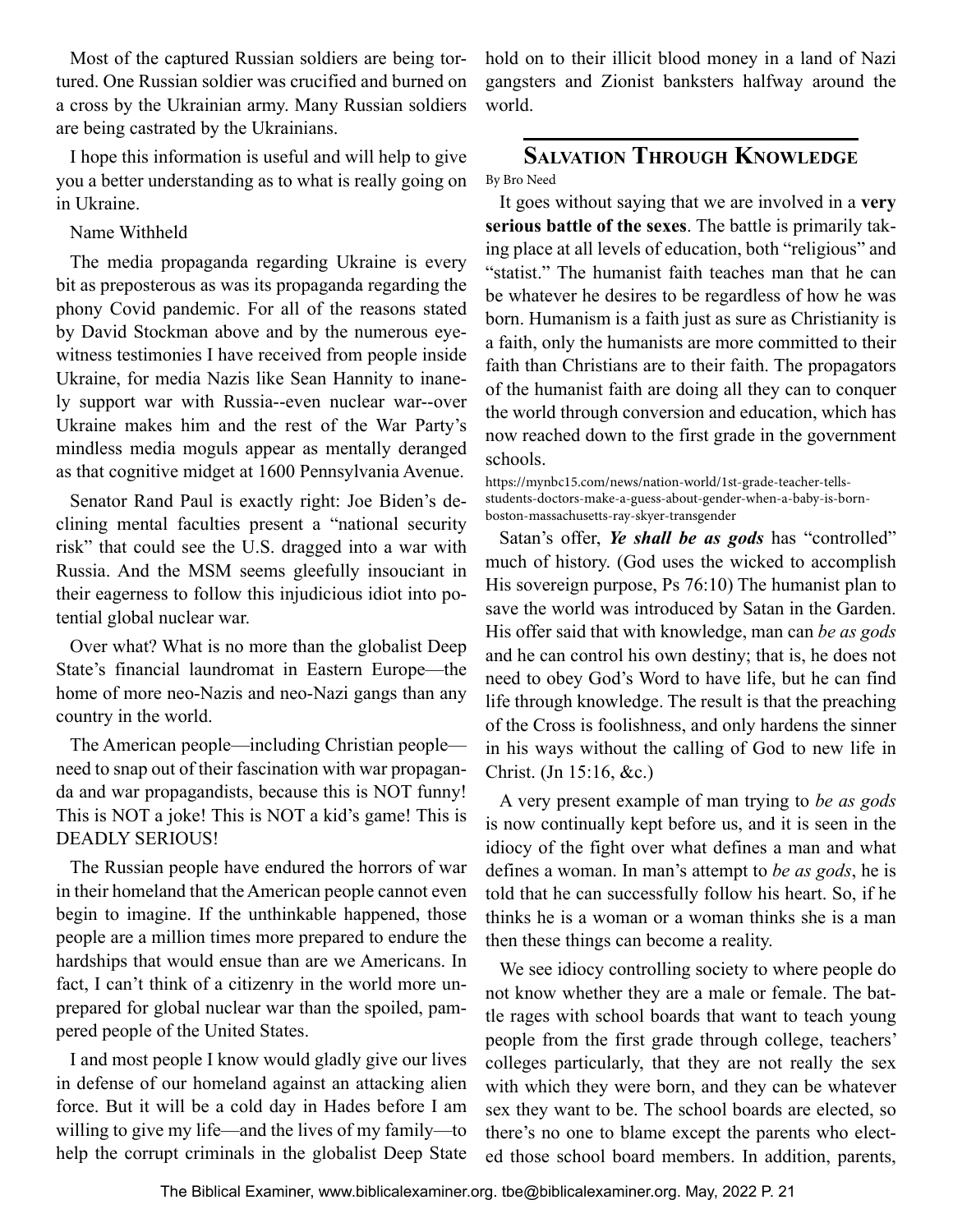Christians especially, are denying God when they let the state instruct their children in humanism.

As a freshman in a very small local school (only 9 in my 1956 class), our male Phys Ed/Health teacher had a short and very basic lesson about sex which required parental permission to attend. I don't believe there were any girls in that class. Many of us can remember **the 1960s** when **Sex Ed** was introduced into

the government schools, and though the public fought against it, the State prevailed. Sex Ed started in the upper grades, and the camel got his nose in the tent; he now possesses the tent. Sex Ed has expanded to the lower grades as they now teach 5-year-**olds that their** *sexual identity,* **male or female, is a result of a guess by the doctors**; hence, one's *sexual identity* is a man-made choice. When men are convinced

that *there is no God* who predetermines all things, then those who are convinced that they are *as gods* can make various determinations including choosing one's gender. The humanists gained control of higher education many years ago; parents then supported humanism by sending their children to be trained in humanism. We are now seeing the results as non-binary "teachers" tell young children that they may not be what they are. Though our stay-at-home mother was more than qualified to home-school us, we were sent to public school.

Many of us remember the **public reason given to sell Sex Ed** was that it would reduce disease and pregnancies among the youth. The promise was that with proper education in how to **Safely Sin,** reformation would take place. That is, proper knowledge will make one as god, and enable him to provide self-salvation without God nor His Son, Jesus Christ. We are now reaping the *whirlwind,* and the *whirlwind* will continue to become more destructive as we now have a Supreme Court justice who refuses to admit there a biological difference between male and female. She is an imbecile, an idiot.

Parenthesis: We should keep in mind that it was Congress—the voice of the people—that placed her in that exalted position. Evidently, some conservative members of Congress refused to withstand her appointment out of fear of the criticism that they would get from the media and from the queer crowd. On the other hand, the "Left" fired every cannon at their disposal to prevent conservative confirmations. The situation reminds us that after World War II, "the powers" divided the world so there would be a continual warfare with East versus West, and a very profitable warfare for the military-industrial complex. *There is no God*, so there is no need to be concerned about the multiplied millions of *drone bees* that must be sacrificed for the NWO's greater good. It seems that the Court must be kept divided for the wealth of the legal profession.

### **Safe Sex**



Satan has promised **Safe Sin** through knowledge. However, as long as God exists, there can be no **Safe Sin**. "Safe Sex" or "Safe Sin" presupposes *there is no God*; there is no moral order in the universe. How many professed Christians think they have safety because they made a profession, yet there is no

love for nor obedience to Christ's Com-

mandments, John 14:15.

**Psalms 14:1** *To the chief Musician, A Psalm of David. » The fool hath said in his heart, There is no God. They are corrupt, they have done abominable works, there is none that doeth good.* (Ps 53:1)

Note that *the fool* says *in his heart there is no God.* Accordingly, regardless of his profession, he believes in his heart that his profession of Christ gives him license, and his profession protects him from death.

He is a fool who says that there can be Safe Sin, whether the sinner is an Antinomian "Christian" who falsely professes to love God, (Ps 119) or an open pagan who fights against God, *The soul that sinneth, it shall die,* for *the wages of sin is death.* **(Rom 6:23** *For the wages of sin is death; but the gift of God is eternal life through Jesus Christ our Lord.*) The fallen nature willingly believes the devil's lie, *Ye shall not surely die.*

The ungodly in and out of the church want **Safe Sin**, so they must deny God. The natural man hates God and His law-word. Those who love the law of God and desire to see it in control will be hated and attacked by those who hate God.

John 14:15 *If ye love me, keep my commandments.* That is, those who see no need to keep His commandword **hate** Christ.

Grace must be seen not only as the saving power of God, but grace also replaces the old man that rejects the law-word of God, and creates a new man after the image of Christ that desires to love and obey Him. **The**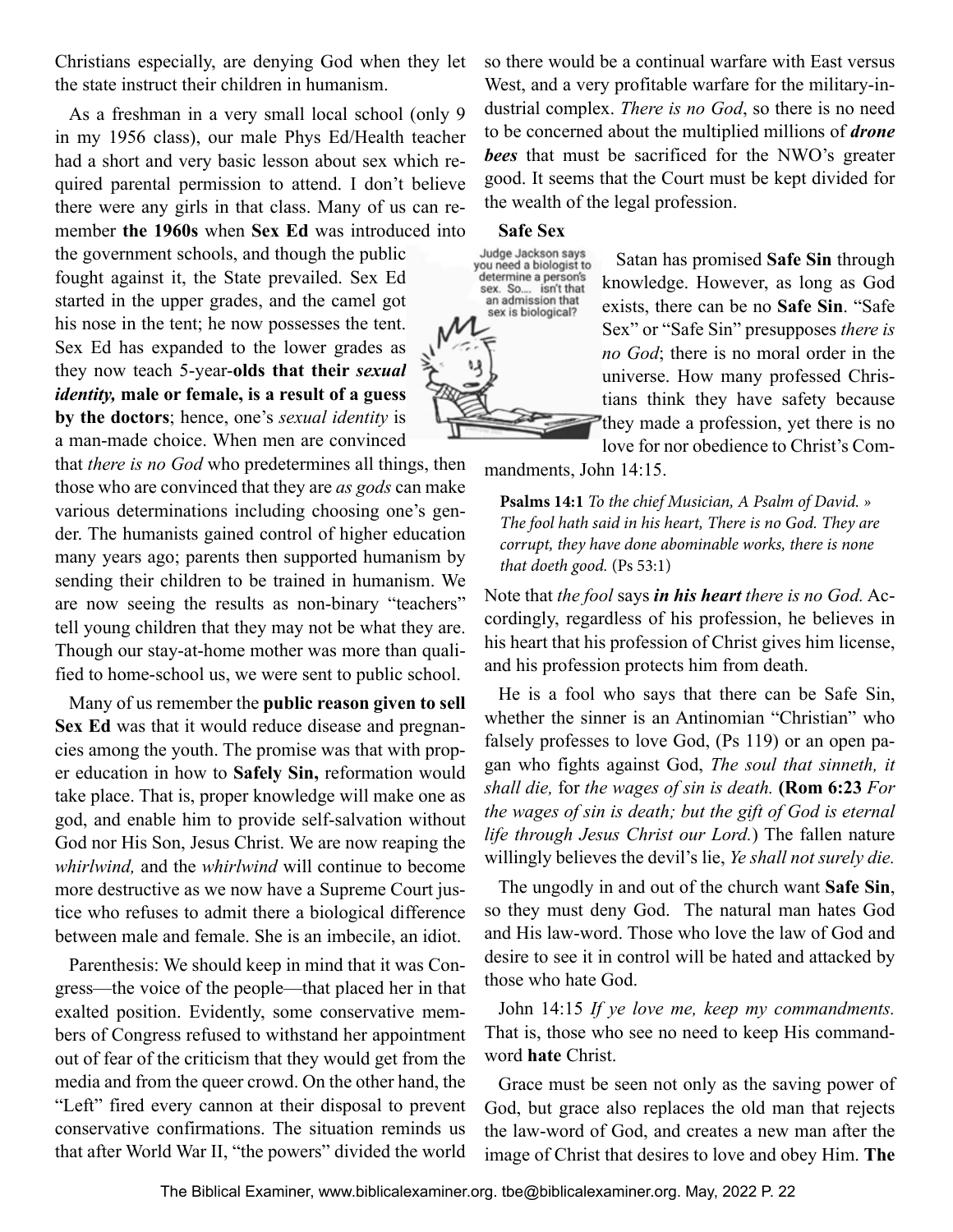<span id="page-22-0"></span>**desire for Safe Sin** results in being unable to hear and understand the Word of God.

**Isaiah 6:9-10** *And he said, Go, and tell this people, Hear ye indeed, but understand not; and see ye indeed, but perceive not. Make the heart of this people fat, and make their ears heavy, and shut their eyes; lest they see with their eyes, and hear with their ears, and understand with their heart, and convert, and be healed.*

Thus, we have fools ruling over fools who cannot hear the healing word of God until God's purpose of judgment is fulfilled. (Gen 15:16)

# **The Greatest Generation vs. Generation Y**

by Matthew Chancey

The old man knew something was wrong the moment he drove up to his warehouse. The door stood wide open, and he had just locked it the day before. He parked his truck and cautiously approached the open door.

Suddenly, two heads poked out from the inside. The old man made eye contact with the trespassers. He knew immediately what he was dealing with.

Instinctively he called out, "You boys have permission to be here?"

"No, sir!" came the worried reply.

The old man walked into the warehouse to discover several more boys with baggy pants and skateboards. The flat, smooth concrete floor had evidently been too hard to resist.

The old man calmly looked around. He could sense the fear and worry in the teenagers. "You boys don't need to be in here," he said. "If you were to get hurt, my insurance would either go through the roof, or they'd just drop my coverage entirely."

A puzzled look came across the faces of some of the boys. "Is he serious?" "Insurance?"

"But while you're here, I could sure use some help. I have a bunch of boards in here that I need to have stacked against the wall; they're too heavy for me."

The boys looked at each other. "Sure, we'll help," said one. The teenagers sprang to action and began stacking the boards.

The old man, in the meantime, gave directions and started casual conversations with the boys. He spoke

about his life, his experiences growing up on the farm, the Depression, and of course, "The War." In the course of talking about World War II, the old man related how he served as a fighter pilot on Iwo Jima. "Oh, my granddad was on Iwo Jima, too!" said one of the boys. "Well, you know, I got to go back to Iwo Jima last year for the 60th anniversary of the battle. I went back with my great-grandson."

After they'd finished stacking the boards, one of the teenagers came up to the old man. "Sir, I just want to shake your hand and thank you for the way you've treated us." He then picked up his skateboard and left, followed by the other young men. The old man got back into his truck and headed out to get some coffee.

At the coffee shop, he met a friend and related the story of what had just happened. "You should have called the police!" said the friend.

"Nah, that would have been the worst thing I could have done," replied the old man, as he quietly sipped his coffee.

That old man was Bill Snead of Enterprise, Alabama. He's 86 years old. He was born in rural North Carolina, the son of poor tobacco farmers. He went to school in a one-room school house for his early education. His father and mother read him the Bible daily, and when he was 16, he made his profession of faith. When he wasn't plowing the rocky ground of western North Carolina with his mule, he played basketball and baseball with his brothers and schoolfellows.

During World War II, he served with the 414th Fighter group and flew P-47s in the Pacific theatre, including a stint on Iwo Jima before the close of the war. At the surrender ceremony in Tokyo Bay, Bill Snead flew his P-47 over the "Mighty Mo" battleship, where the ceremony was held.

He went back to the farm after the war and spent several years plowing the rocky ground again, still walking behind the same old mule. He married, raised a family, and moved to Enterprise, where he bought his first home in 1956 for \$5,000-- and he never moved after that.

He told me the story about the teenagers as we shared breakfast recently. I showed him an article I'd read about doctors prescribing Ritalin to unruly preschoolers. He just shook his head.

That's because Bill Snead came from a generation